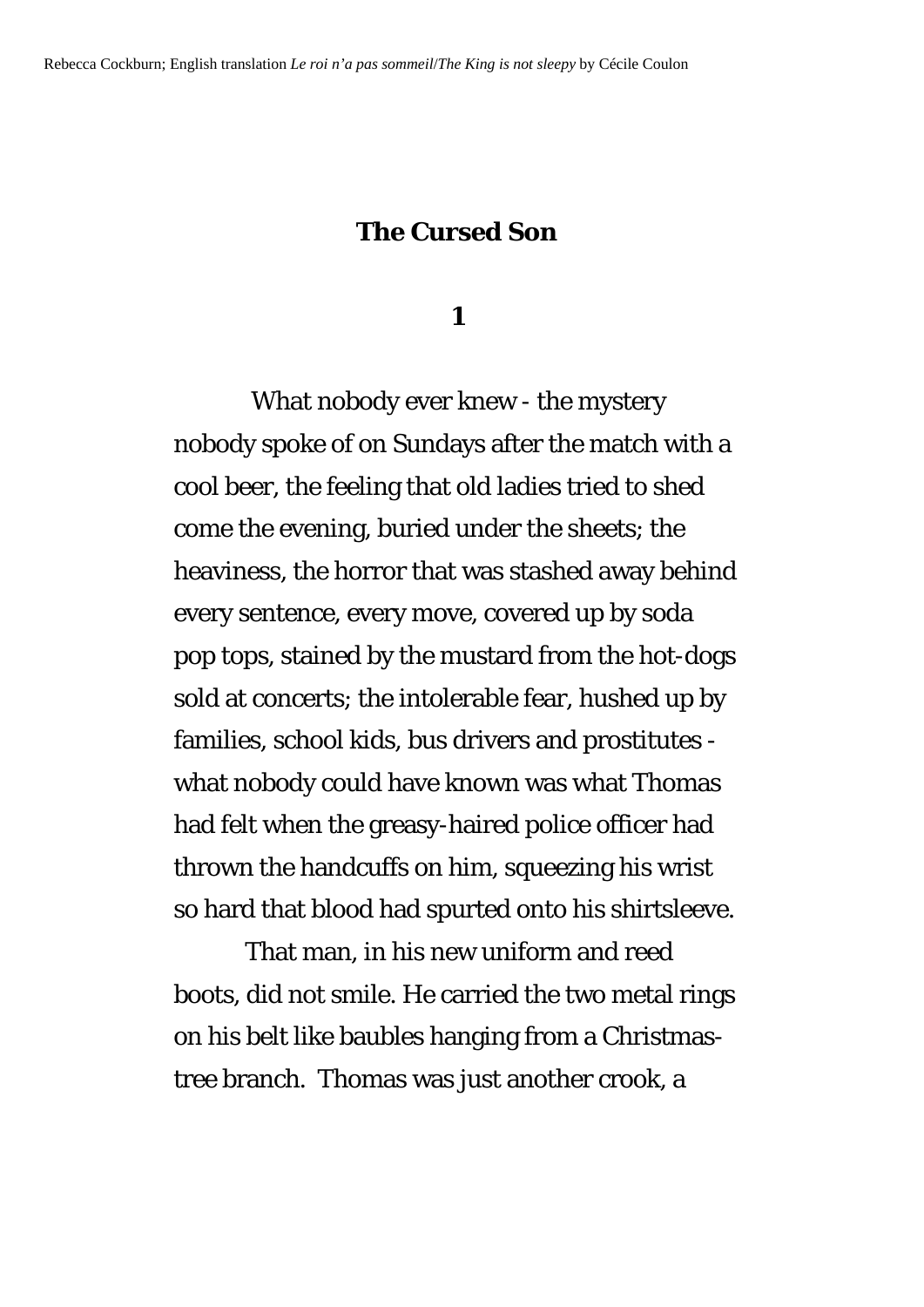kind of vulture that should have been crushed in the egg. *Bingo. I'm gonna send you to a place where you'll taste iron bars the whole day through. Believe me, if I'd had the chance, I'd have given you a hiding long ago*.

Nobody ever knew.

 When Thomas's mother rushed outside, with her dress in disarray, they didn't really understand. She hollered louder than all the station sirens in the county. Old Puppa, sitting in his scruffy old armchair, did not budge an inch. His eyes remained shut and his mouth let out a funny kind of whining like the hinges on a saloon door. Puppa had known Mary since childhood. They had played billiards, found hide-outs to smoke their first cigarettes and eaten hamburgers with the other dolls from town. They had all rubbed up against each other on top of blankets smelling of deal wood and neat whiskey.

 She cried out like a colt whose throat was being slit. When her voice had broken into a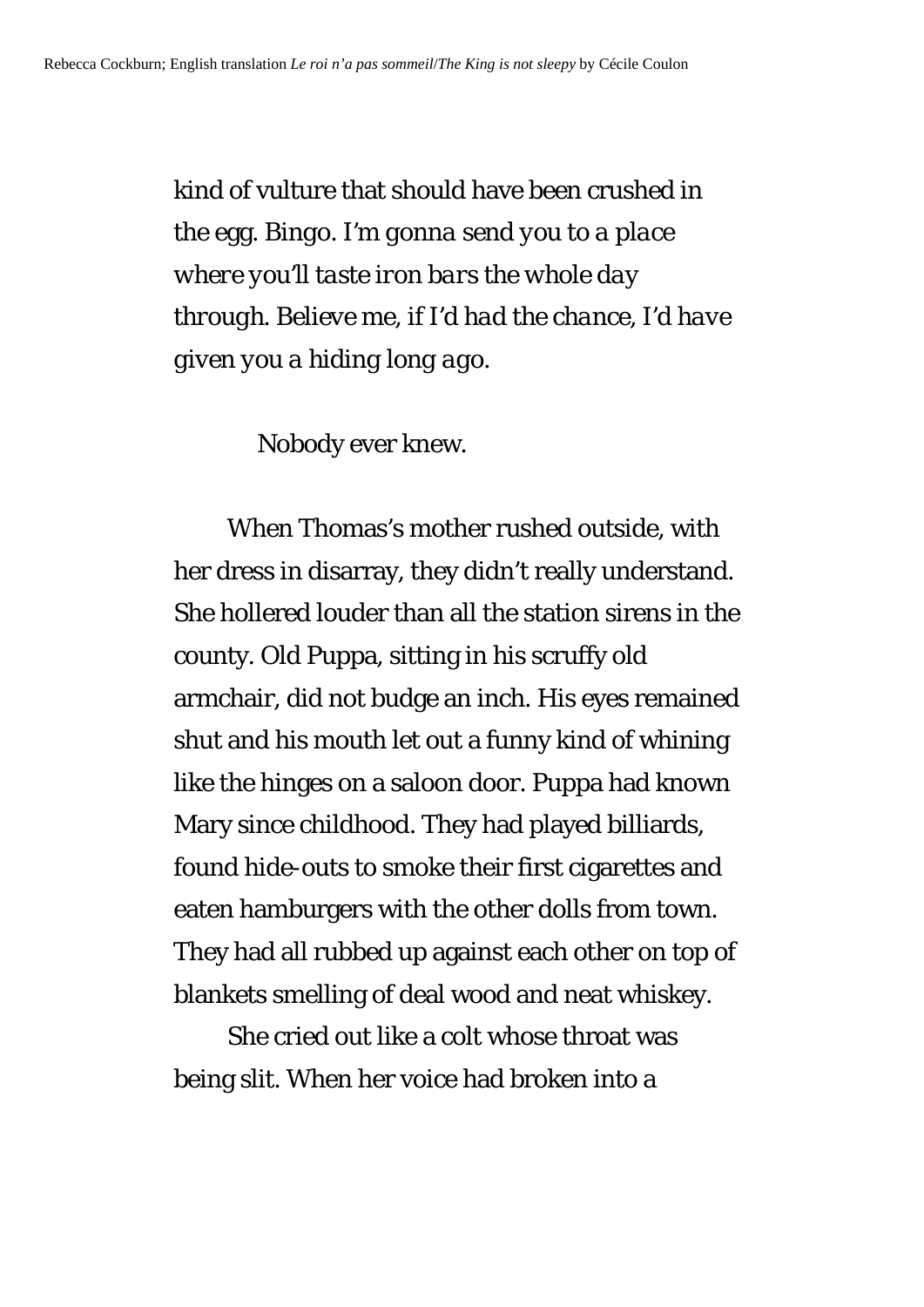whiney of despair, the old man's memories had risen up all of a sudden. They whispered and buzzed within him, like bees around a dandelion. While Mary was losing her wits in the middle of the high street, Puppa realized that he didn't know why Thomas had taken a wrong turn just when everything was smiling down on him. *There was no reason*, he told himself, *for this saga to end like this.* 

 Mary was taken to the station by three police officers.

 O'Brien, the family doctor, waited for her. It was he who had looked after Thomas when he split open his brow. The doctor couldn't speak, he didn't yet know. Besides, none of the townsfolk knew exactly why Mary had cried out quite like that, but all were certain that a tragedy had occurred. But not O'Brien, or Puppa, or the police officers, not anybody knew how that poor woman had come to tear at her clothes in public. She was taken to the nearest hospital and only set foot in town a month later.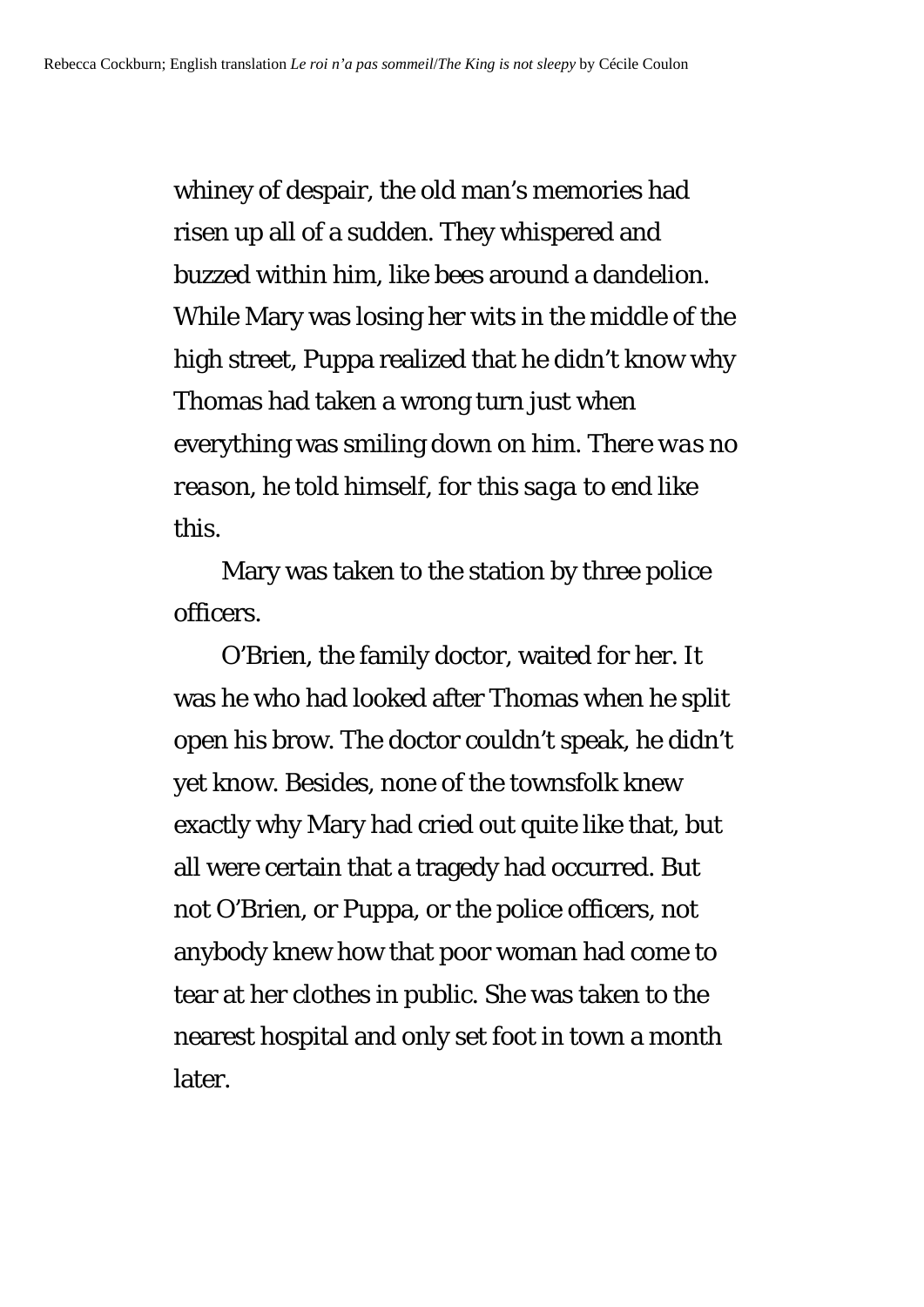When she returned, they knew.

 When she went into the grocer's in the center to buy red beans and garlic chicken breast, women lowered their eyes. Just as she took out her purse, the store manager took her hands in his and let her have what was in her basket. Mary thanked him, her words were strained, her tongue barely moved between her teeth. Howls longed to erupt. Beneath the stare of the customers, she clutched the wicker handle of her basket, turned on her heels and walked away. They knew why Mary would no longer be the woman they had known. But they did not ask any questions about Thomas. They all felt that he must not be spoken of, nor even his name uttered. At that moment, they wondered what a disappearance of this kind could do to mother's heart.

 Until Mary's death, Puppa stayed slouched in his chair, a cigarette butt between his teeth, without so much as muttering a word. It was only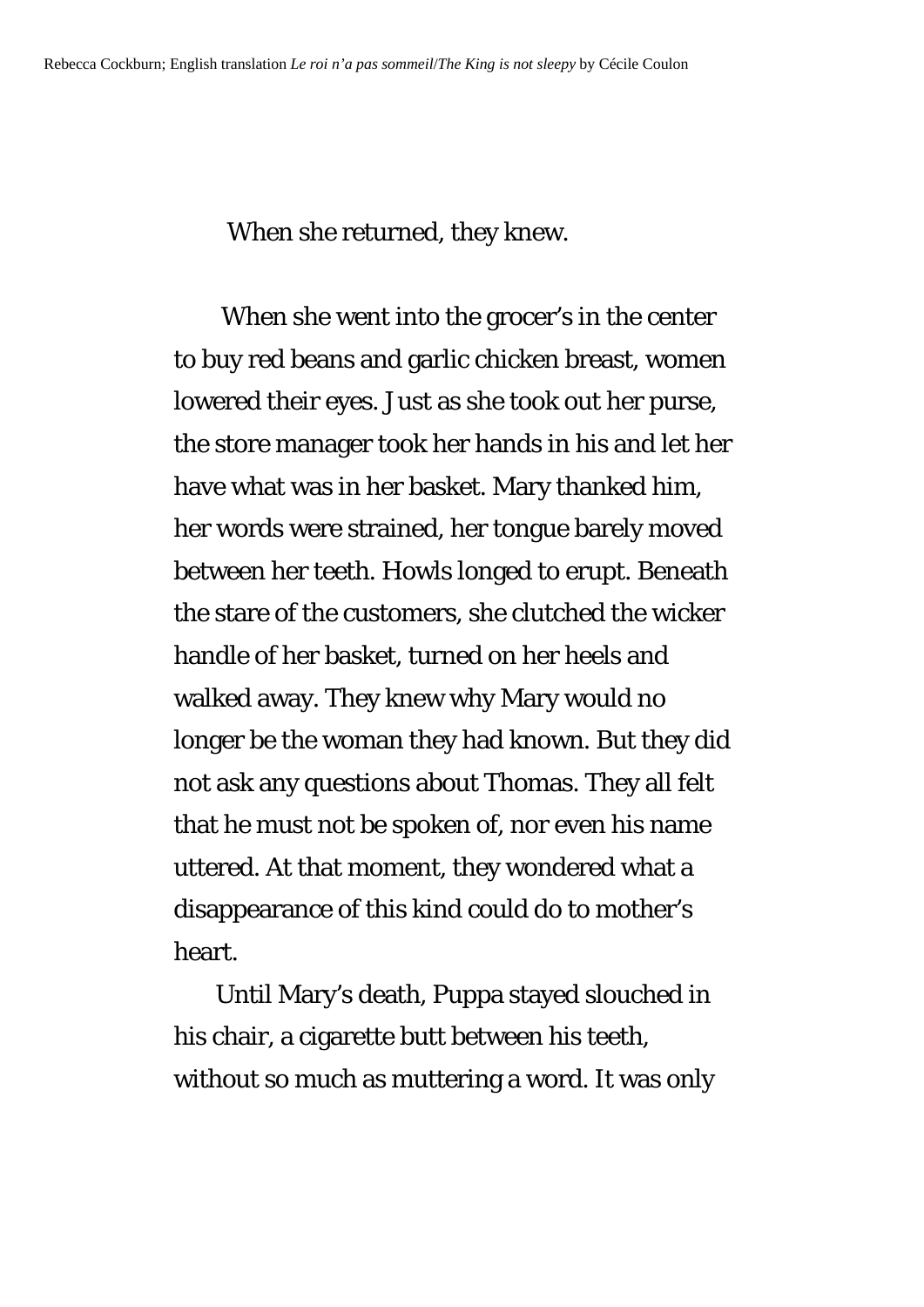after the mother's funeral, one Thursday afternoon, that the old folk began to stop mincing their words. Puppa was the first to speak of Thomas. O'Brien, standing very straight in his dark suit, admitted, "I saw the body. Nobody should see their son in that state".

 The others agreed with a nod of their heads. Mary's aunt, a woman with gaunt hands, served cheese buns from a copper dish.

 From that day forth, not an hour passed without somebody mentioning the 'cursed son'. Each person stuck to their story: the women said that he was more handsome than a Chevrolet just out of the factory, the men spoke about his muscles and evenings where the liquor flowed freely. Around cups of tea and glasses of beer, during lunches in the sun and in front of fireplaces, young girls told Thomas's story, spicing up their accounts with gory details and filthy ideas. Their peers would burst out laughing. In the baseball club changing rooms, the players made up bad jokes about the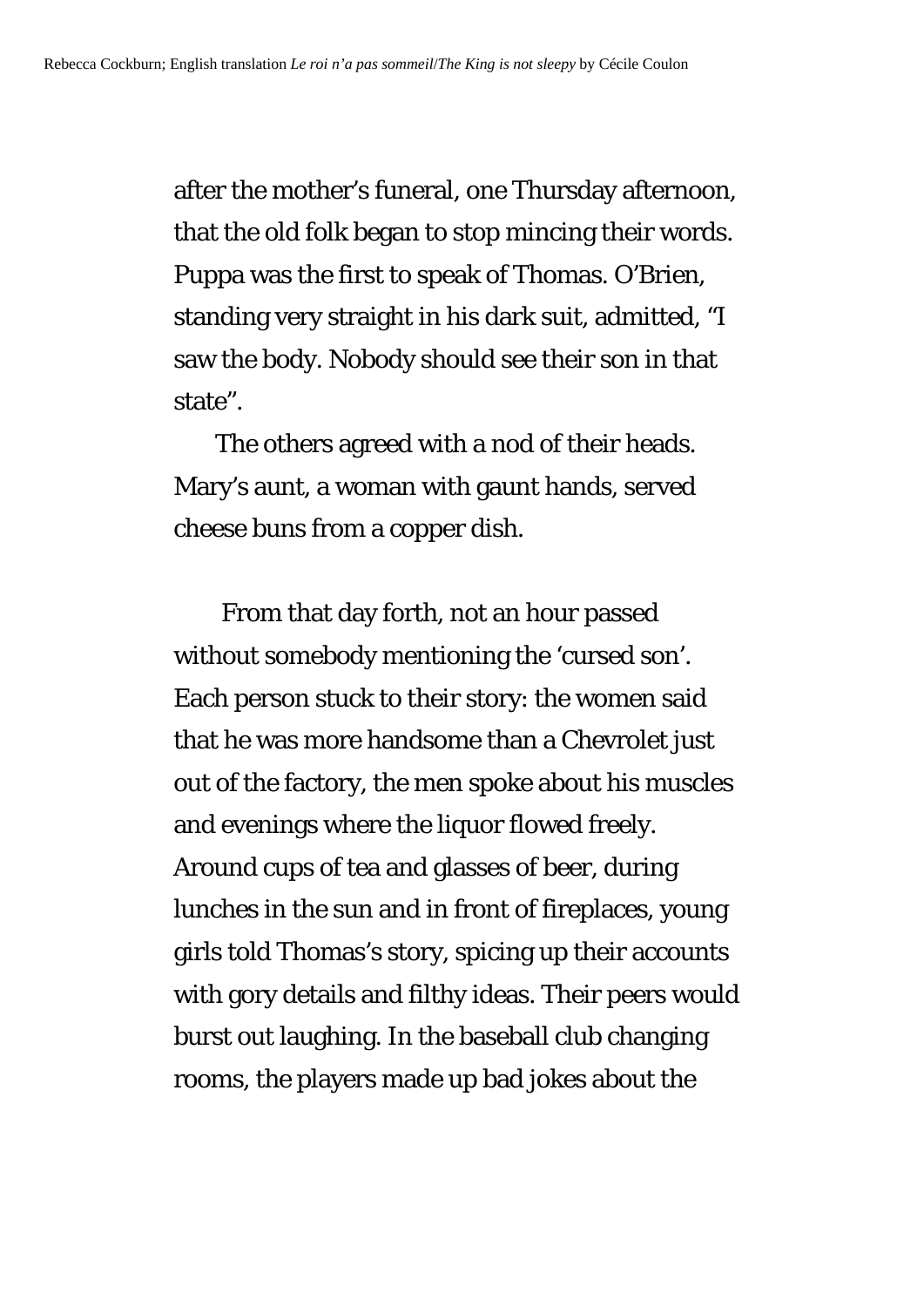event, then undressed before resting their bodies under a trickle of barely warm water.

 Nobody really knew what had happened. The shutters of the house remained closed. The wooden beams rotted away. No relative had come to open up the shack since the funeral. Little by little, the town swallowed up what was left of the Hogan family. Soon, Thomas's story became a markettown legend: a bad memory which scared the kids and sustained the conversations over shop counters.

No, nobody ever *truly* knew.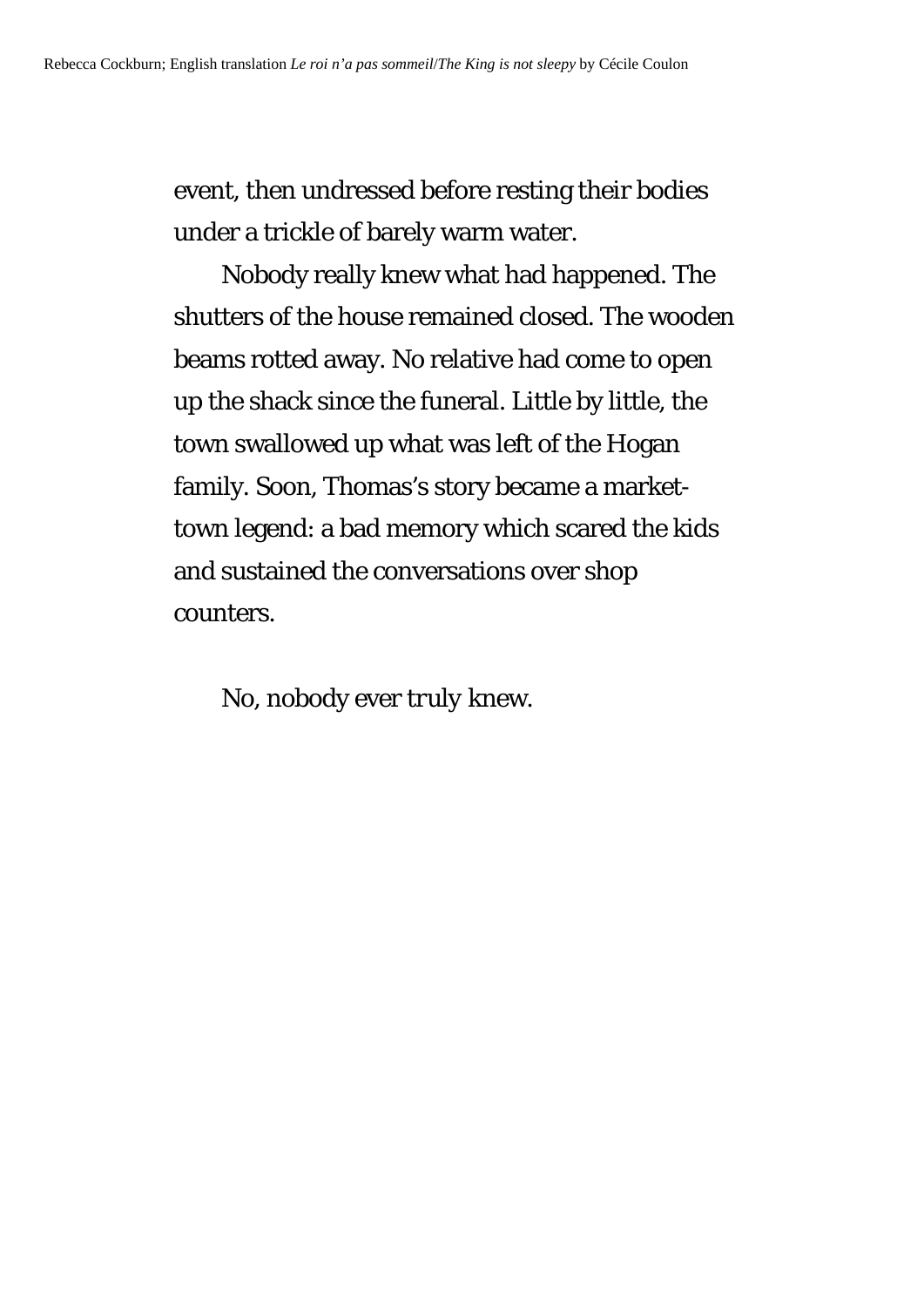## **2**

 Around the property, tall fir trees stretched out, their branches swayed in the haze. They seemed to dance together. The smell of sap and damp bark escaped from their trunks, crept in among the weeds and embalmed the air like a sheet washed in warm water. Between the trees, clumps of ferns, a few wild raspberry bushes and hundreds of forest flowers grew over two or three hectares. The vegetation gave way to a dirt road, but the tall grass devoured what was left of the forest tracks. Here and there, you could see the old huts which had been used by the gamekeepers when the Hogan's land was still public property. Sometimes foxes would come from the breeze-swept dens nearby, to shelter from the wind.

 The doe had claimed the hidden-away places where humans no longer went. The stags hardly ever showed themselves in the light of day. Since the property had been sold, hunting had been outlawed, but hunters reserved the right to help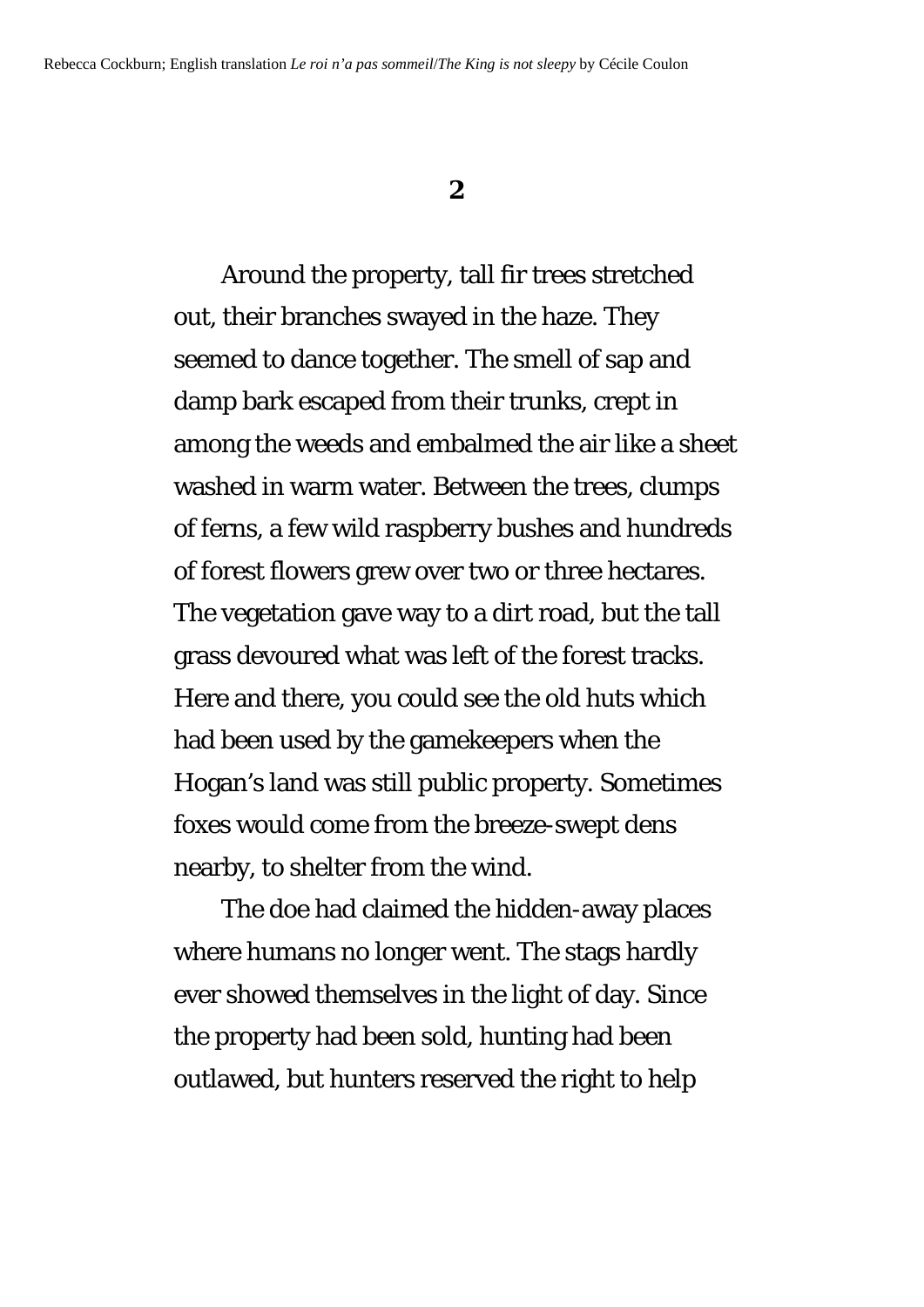themselves to game when the surrounding fields and forests did not allow them to feed their families. Meat was expensive, difficult to keep and even more so to cook. You had to let it simmer for hours before you might have a decent stew. The inhabitants reveled in those casseroles at traditional fetes, during which men and women would down liters of foul-tasting liquor. They guzzled piles of finely sliced potatoes, fried fish and beef shanks cooked to perfection. Men puffed on their cigarettes like men condemned to death on the morning of their execution. They coughed out black smoke and the smell mixed with the perspiration of the young girls who had come to dance and to find their future husbands.

 The Hogans too took part in these kinds of fetes: they prepared the chard gratins, the salads, the tuna, the rhubarb pies and lemon cakes drizzled with maple syrup.

 It was William Hogan who had bought the property. He was an only child, and his father had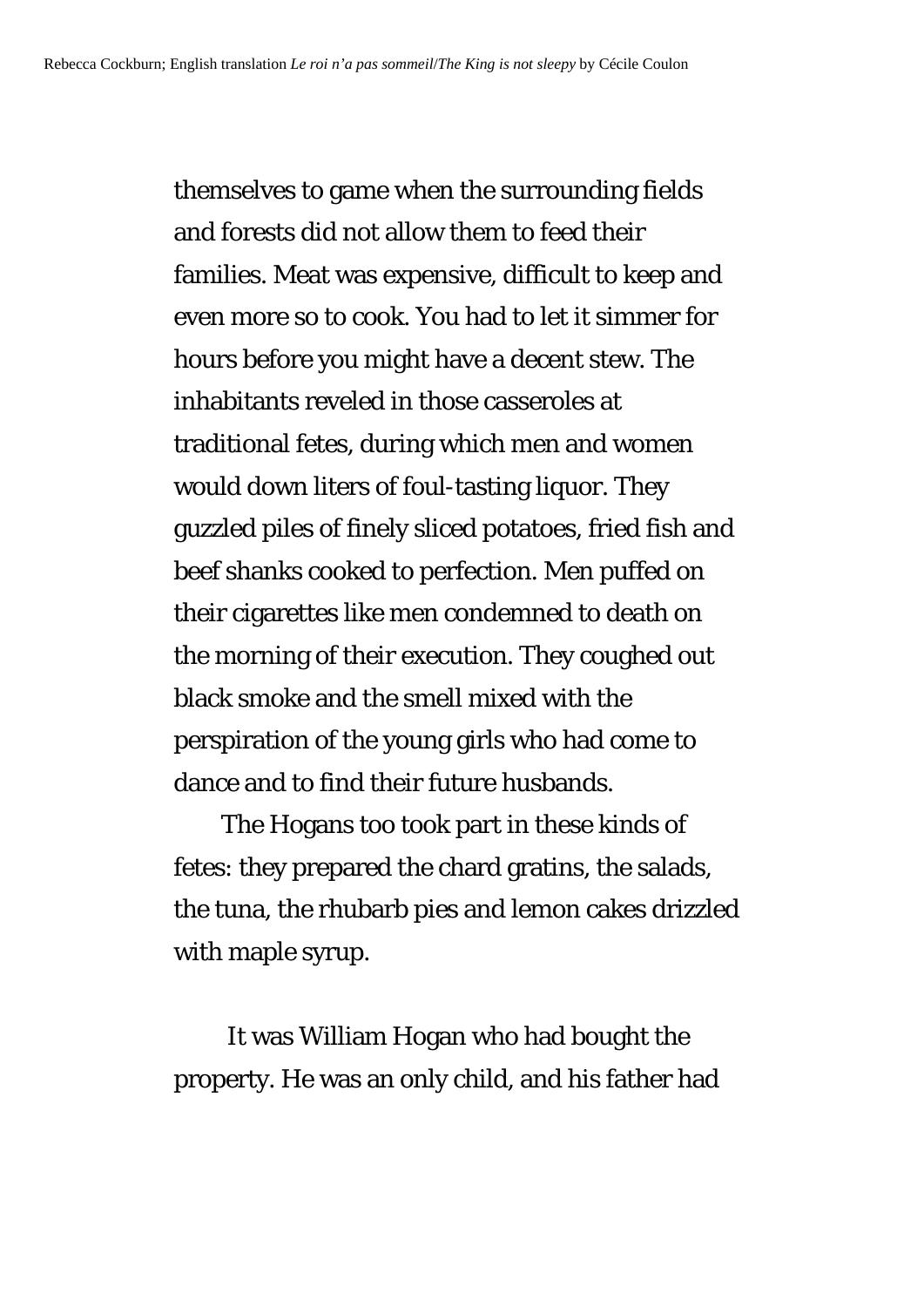left him the most part of his possessions, which included a fine collection of firearms, some of which were worth a good lot of cash. William had sold the rusty old guns, and put his money away to secure a happy future. His mother died seven years after her husband. Their son then sold the family home to a couple of young farmers: two newly-wed simpletons who were planning to have a hoard of kids before they could even afford to dress them up warm.

 The market town property, with its fir trees, its tracks and its foxes which crossed the road at dawn, a baby rabbit in their jaws, had made him dream for years. When he was out on long walks he would stop in front of the door, gawping and frowning, swearing that he would live there. After his mother's death, torn apart by the usual sorrow of bereavement, he left the crimson rooms of his shack and bought the residence, which was no longer maintained by the local authorities. All his savings went into it, as well as the money from the firearms.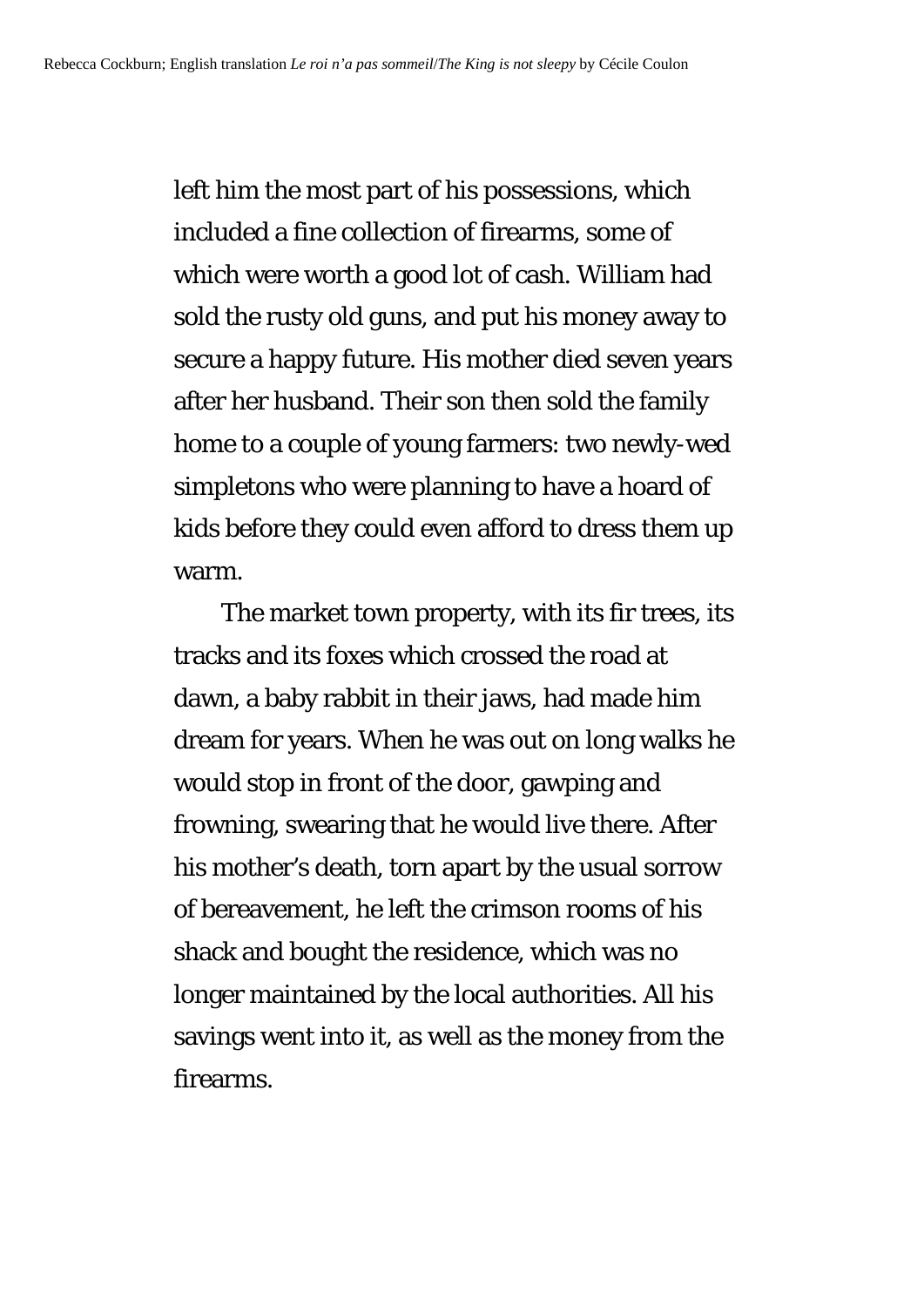William moved in without a dime in his pocket. He very quickly asked the town's sergeant, who was an old friend of his father's, if he didn't have a job for him at the station. His work as chief sawyer wasn't enough for him to do everything up, or to maintain the land at the side of the high street. The sergeant, a man with a moustache shaped like a naked woman, employed him at the weekends. William Hogan set to work seven days a week, from six o'clock in the morning to five o'clock in the evening.

 During the week, he transported logs, held together with thick ropes, to the huts where the machines were stored. At about one o'clock in the afternoon he would take his break, slumped against the truck tires with the other workers. Tired, he ate sandwiches made the night before with pieces of cooked turkey and a few grubby-looking salad leaves. He finished off his lunch with a warm beer and, in the summer, went back to work just as the sun burnt down on every square inch of skin. At about five o'clock, after stopping the machines,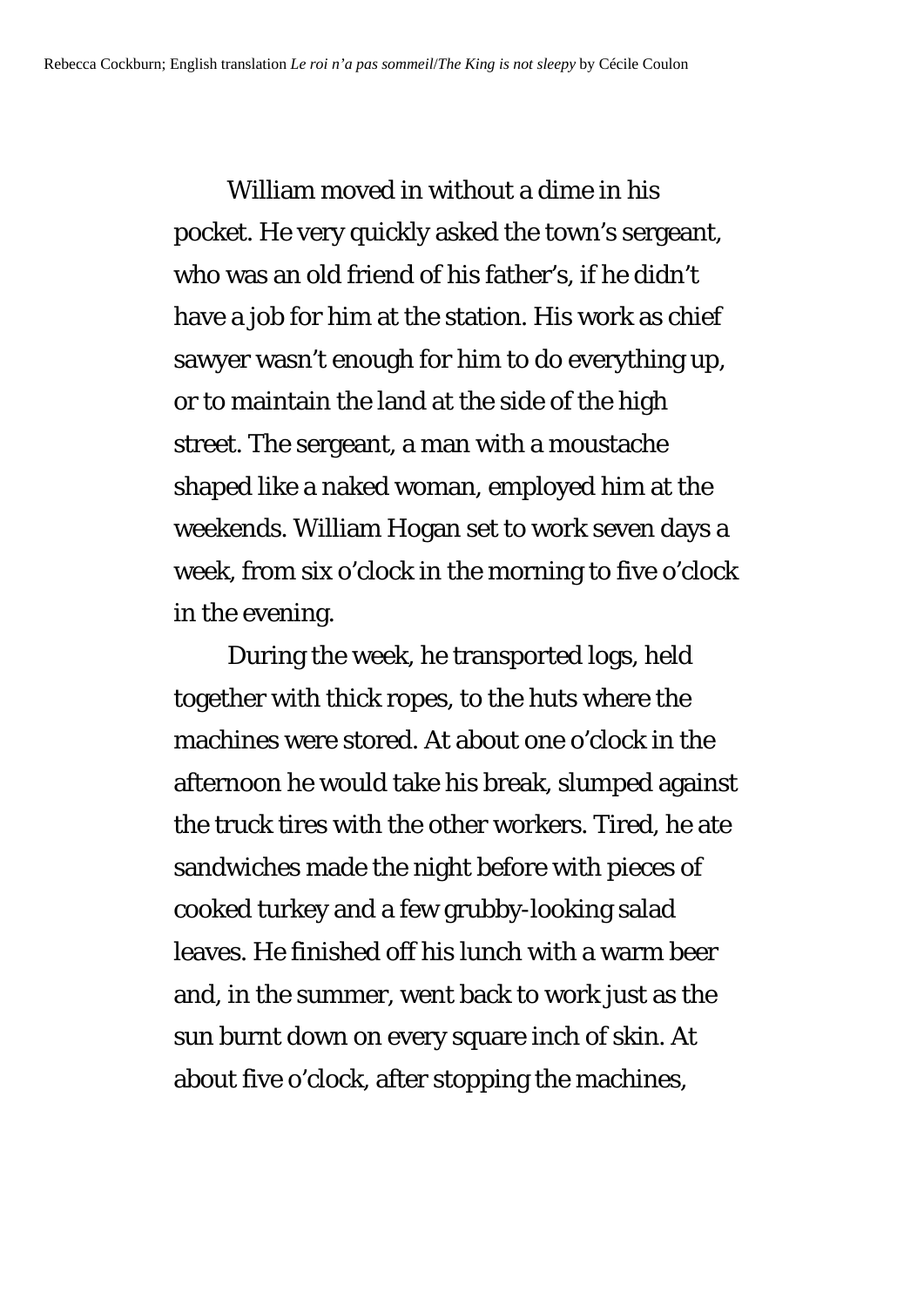parking the truck and cleaning the site kept for the cutting tools, he went back down, stopped at the grocer's to pick up his orders (meat, eggs and liquor), and then, heavy on his feet, headed out of town.

 He closed the door behind him. For a few seconds, his whole body cried out for him to stop, to sell the property and go back to the center. With a shake of his head, William chased away those ill thoughts. He sniffed, took his shoes off and swung his jacket over the banister, which needed a good lick of paint.

 Only then did he turn his eyes towards her. William looked at her with an intensity that only his wife could recognize. A blinding and violent light shot out from his pupils and suddenly struck her. So still, she looked like a poppy stem. William knew he could not have found better. Despite her tiredness, Mary held herself upright. She comforted him, made cat-fish and red bean stew, rubbed his shoulders and pulled the splinters out of his hands.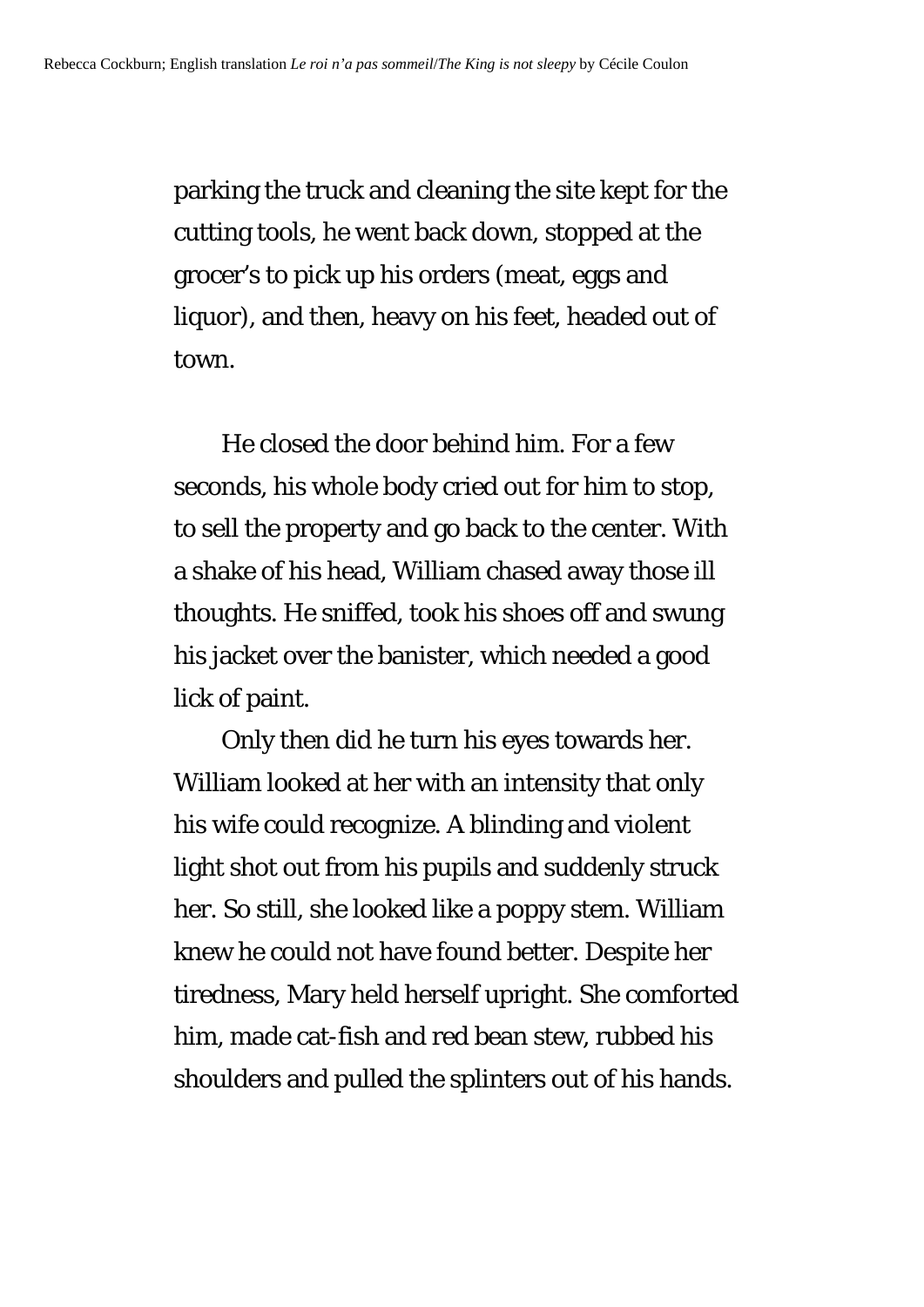Mary kissed him; nobody had ever kissed him like that. She smelt good. Her fingers slid over him like logs tumbling down a waterfall, never to return. She took off his jacket when he came back at dawn, his eyes reddened, and his arms dangling. He shouted out against everything and anything, grabbed the objects around him and threw them against the walls. At those times, Mary had taken one or two slaps. But William knew just how to handle it. The next day, he would take her to the cinema, buy ice cream, jewelry and floral dresses. His wife forgot. Little by little, the fire would go out in her, and was relit as soon as he gazed on her. William had black, piercing, provocative eyes. His first conquered hearts remembered. "That boy has money, but he is stark raving crazy! What's more, his hands are filthy. And his eyes! My God! They'd even make a horse bolt", they said.

 On the weekends he would get up early to be at the station before the first patrols arrived. He cleaned the floors, the desks, and filed the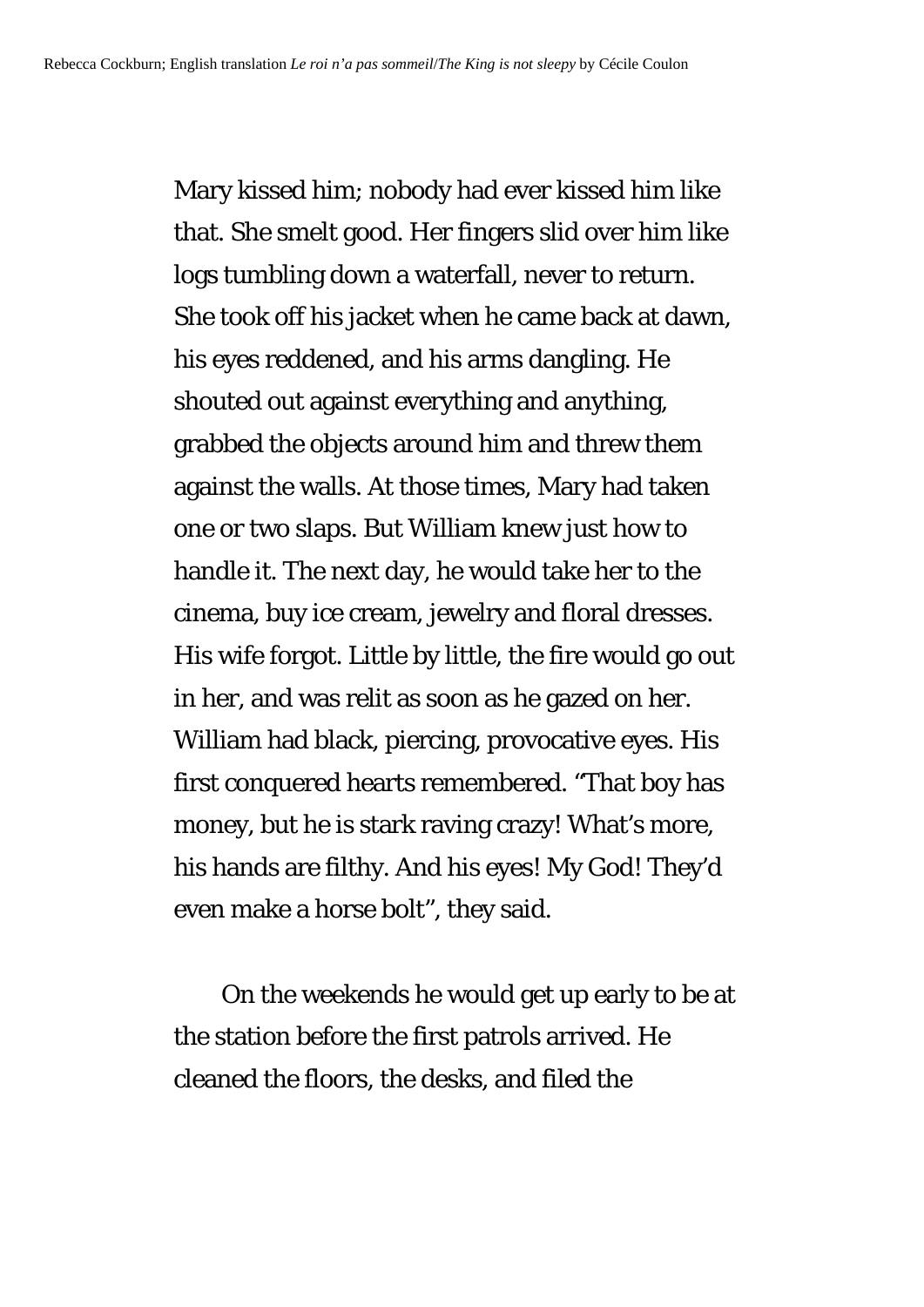documents which were ready and waiting on the wide concrete counter. The inspector would show up at eight o'clock. When the enquiry he was dealing with did not leave him time to go home for lunch, William would make him black coffee and order sandwiches for him. Sometimes, he was asked to answer calls. He had to reassure old ladies, comfort mothers and holler at little shits who played jokes and spat out insults that he would not have dreamed of at their age. Around six o'clock, the administrative staff came to the end of their shift. William continued filing green forms: a grim notebook full of all the on-going trials within a fifty kilometer radius of the town.

 From time to time he would take a glance. And each time he found himself face to face with the photo of a dead kid, with his skull smashed up by a baseball bat, he could not help but hate all that surrounded him. Anger rose up to his nostrils, fat cream-colored tears escaped from under his eyelids and collapsed onto the tiles of the office floor. Despite the slaps that Mary had received when he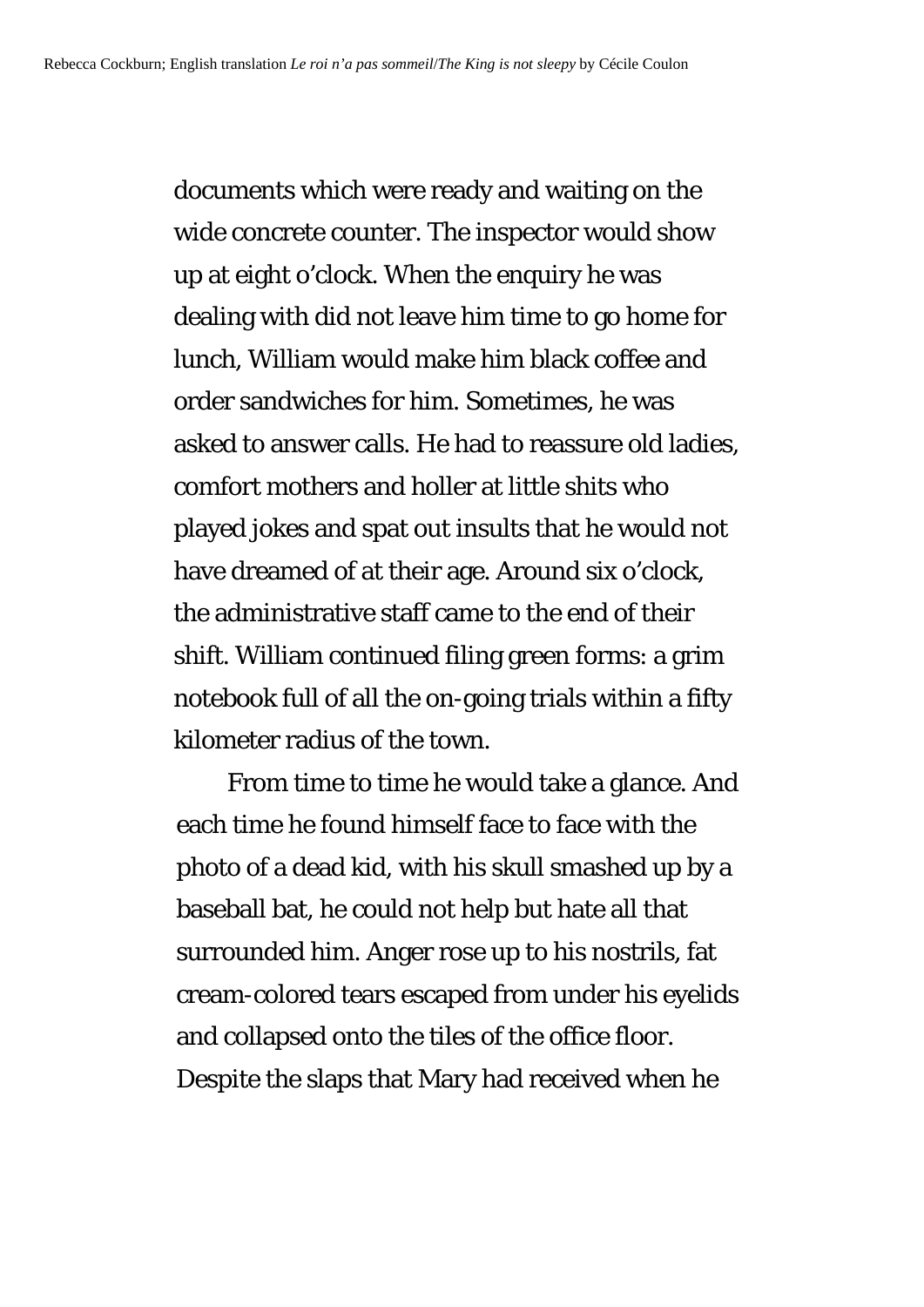returned on such evenings, he was convinced that he could never be one of those men, of those whose names were registered on the forms. William loved his parents, he mourned them on Sundays. His wife was happy with him. The only thing missing was a kid to start a family worthy of the name. The Hogan son delved into his furthest memories to see what wrong he could have done. His actions, his outbursts and his struggles came back to him like old faithful dogs who return to their master after being abandoned. But he could not imagine what would have justified his name appearing, in bold letters, on a green form. Despite the mistakes he had made - a slap, poached game, a few broken speed limits - he found nothing to reproach himself for. He felt strong compared to those guys sent up hundreds of kilometers away from home. He had nothing in common with this type of individual. Little by little, his anger fell away.

 On the weekends, he did not go directly home. On the way, he would stop for a drink with Puppa. This business with the forms was nothing other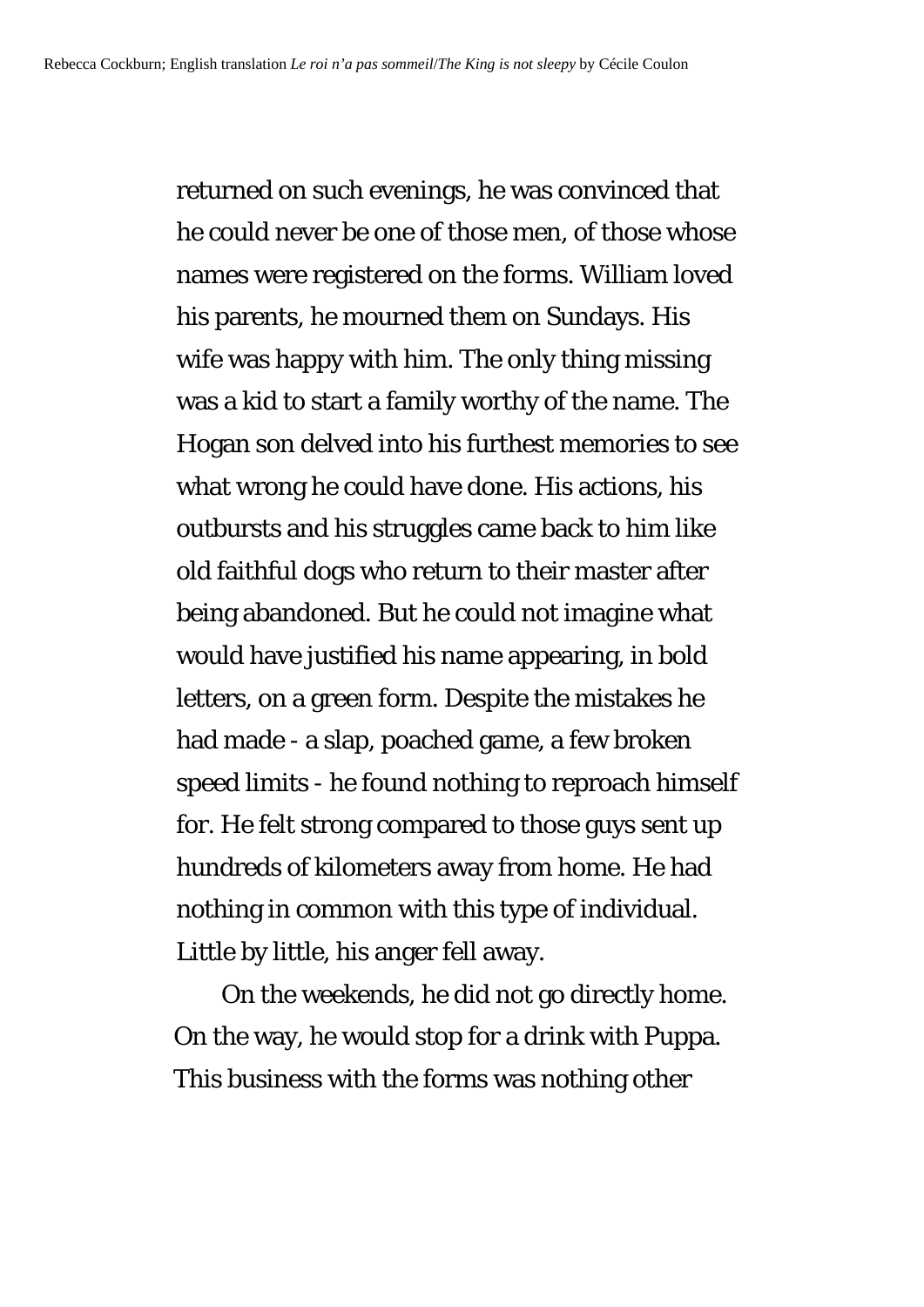than a bad memory, an unpleasant sensation that he tried to smother as he listened to Ed go on about how his wife farted in bed the first Sunday of the month. He didn't want anybody to speak to him about the trials; he didn't want anybody to ask him any questions. He wanted to bury his dark ideas, go home and lie down next to Mary's warm body, stroke the curve of her perfect hips and then sink into a dreamless sleep.

 Mary and William had met early. They weren't in the same class, but the two teenagers lived in the same neighborhood, went out at the same time on Sundays and had lunch with friends at the same restaurants.

 The young girl had worked as a secretary at the station, and then had found a job at the private school in Leeno. She looked after the little ones, cleaned the classrooms, and kept an eye on the schoolyard when the kids started to get over excited.

She had flirted with William at a dance which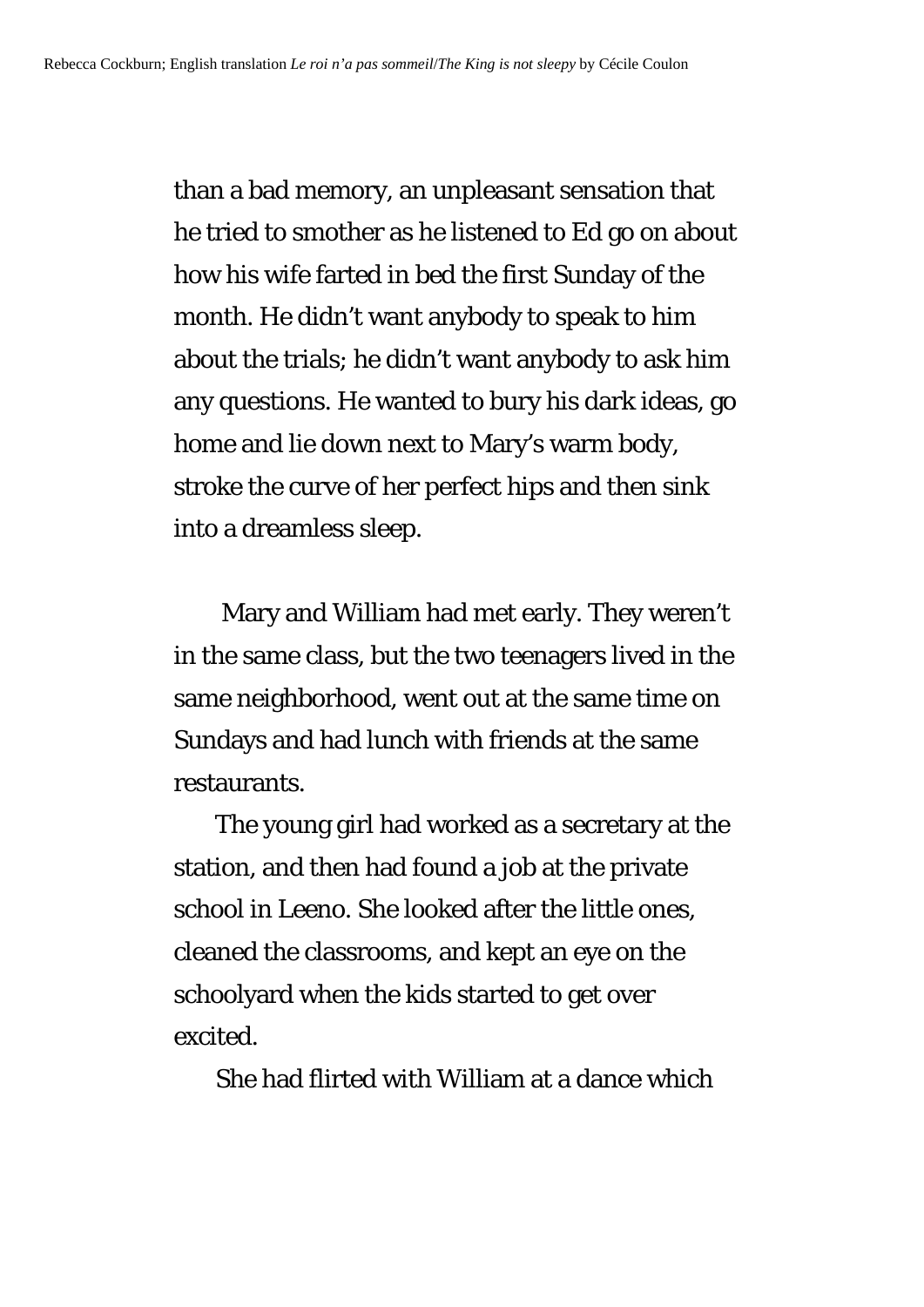had been given in honor of Doctor O'Brien, who had cured a kid with yellow fever. William was twenty five years old; she was a little younger. The Hogan son already lugged a hell of a reputation around with him. Still, he invited her to dance and whispered words of tenderness which swirled against her ears. He bought her beer and took her for a walk around the corn fields. That was all he needed to do. That man, people said, had more money than any worker could earn in a lifetime. William was broad-shouldered, worked hard, and never went with whores: a good catch.

 Two months later, they were married in the church on Relindes Street. Mary packed her bags and moved into the house in the market town.

 She no longer went to work in the school. Like William's mother, she stayed indoors, washing sheets, ironing shirts and hanging out the washing on a line stretched between two fir trees behind the house. In the evenings, when she got into bed,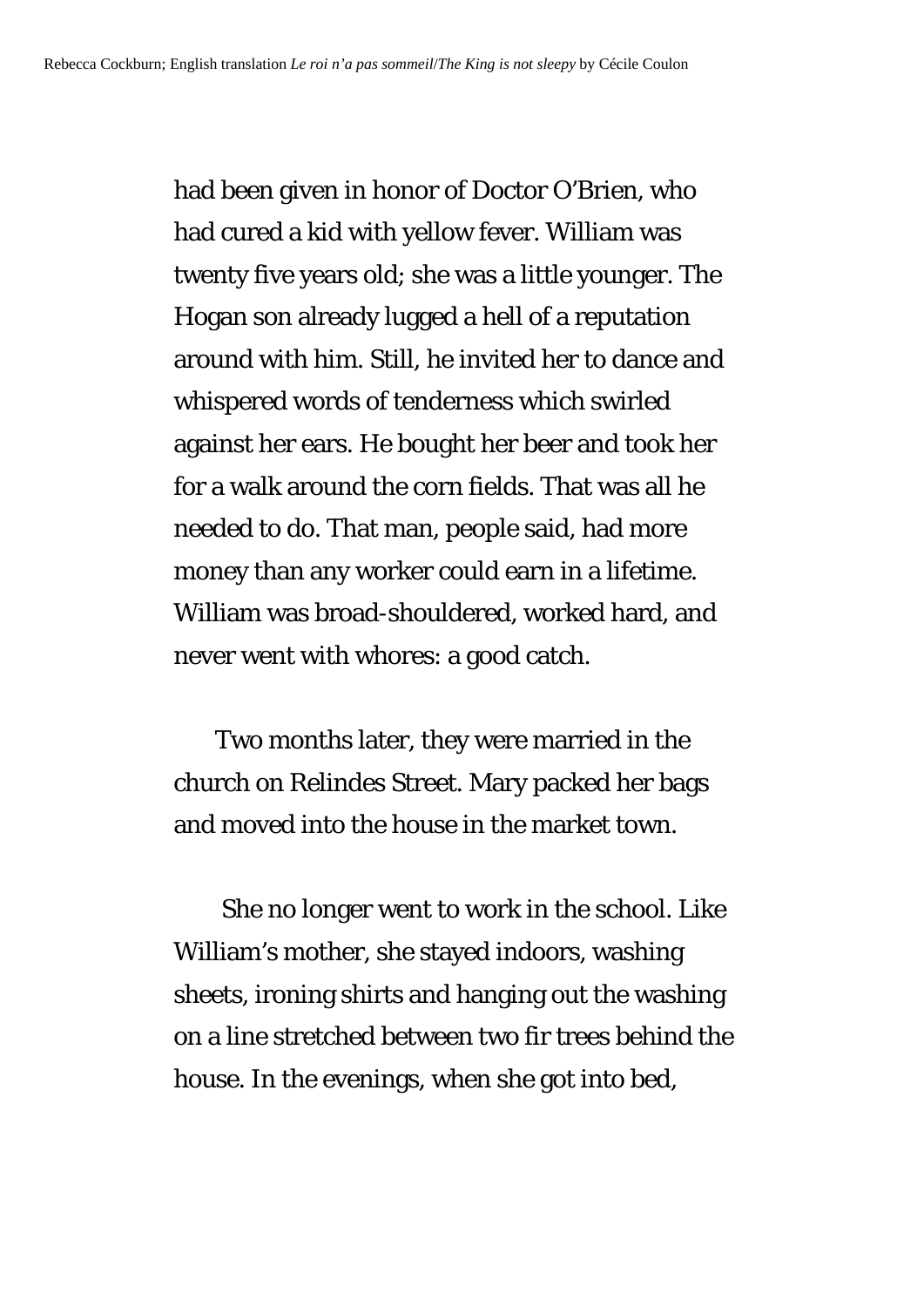William's hands quickly ran over her breasts. Sometimes, while he went to sleep, she stayed awake; her eyes wide open, no longer knowing if the man by her side loved her as on the first day, if he loved her at all. Again she saw his face as it was when they had made love the first time. She relived each walk, remembered each sweet word uttered to draw her to his chest. Little by little, those kinds of memories became shrouded in a thick fog. And suddenly, Mary hated that place. Once, she even made up her mind to take back her job at the school. Next to her, William was snoring more loudly than a tractor revving up. She didn't want to wake him. By early morning, her courage had disappeared and, as he got ready, his saddle-bag over his shoulder, she thought *It's better this way.*  Mary was able to smother her sorrow. After closing the door behind him, she watched him leave, her forehead pressed against the windowpane. Then, without hesitating any longer, she rushed upstairs. The bedroom, plunged into the shadows, smelt of dry wood and bad whisky.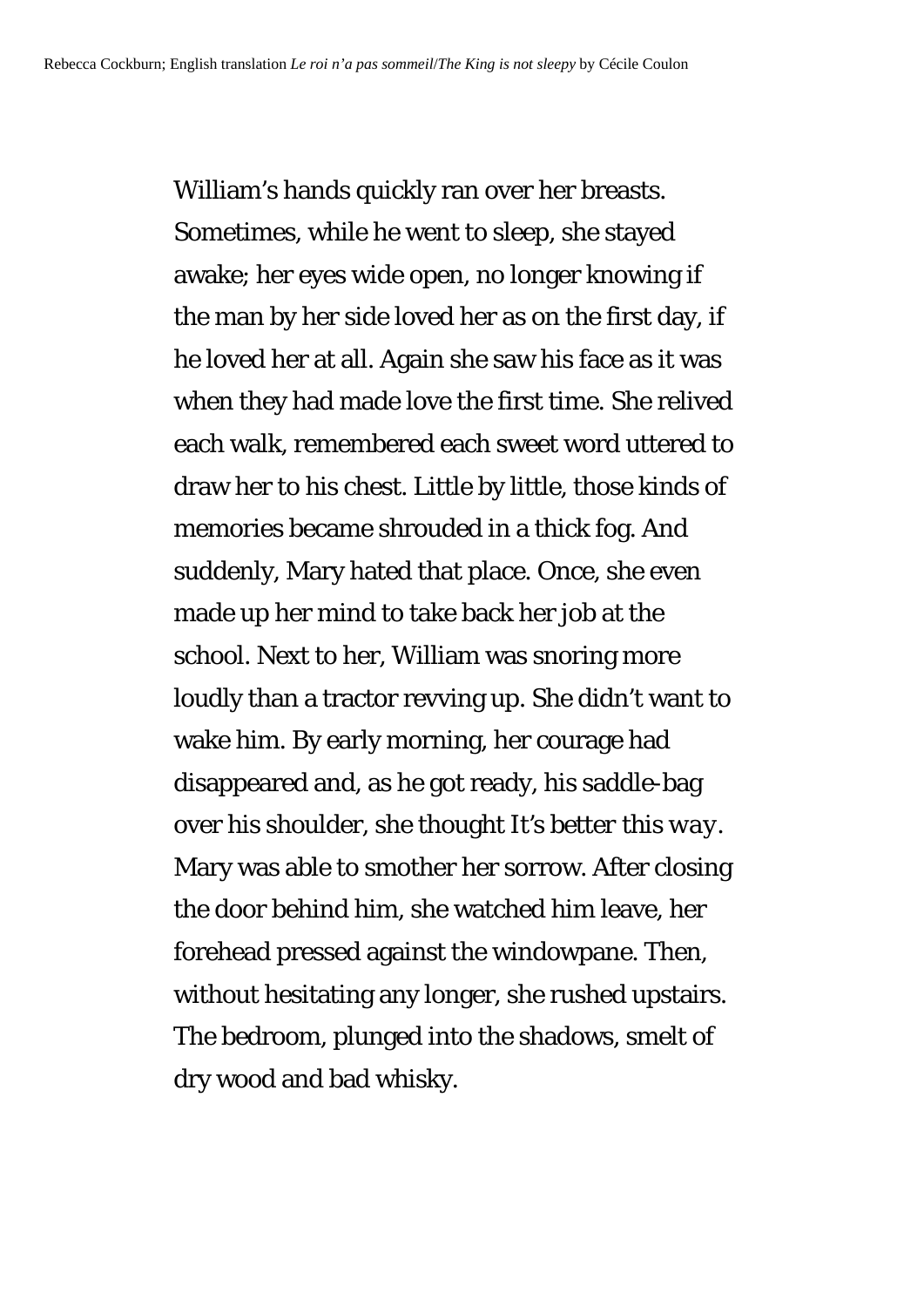## **3**

Thomas was born three years later.

 William was working just as hard. Harsh lines dug themselves into his forehead and around his eyes. The fire diminished and tiredness grew in him. The house was well-kept. The old forest tracks had been cleared. At the beginning of fall, the workmen's huts were demolished. He spent his weekends at the station. The sergeants respected him: he worked more than two police officers put together. He was no longer in charge of the green forms; he had been posted to the family claims office. All he had to do was wrap thin elasticated cord around large cardboard packages and put them into the correct pigeon hole. The walls were covered with big deal wood boxes, boxes which had been ordered from him years earlier. Each one carried a number engraved with a knife between the handle (secured with a metal screw) and the base (lined with a protective resin film). William no longer thought about the trial forms. It was July, a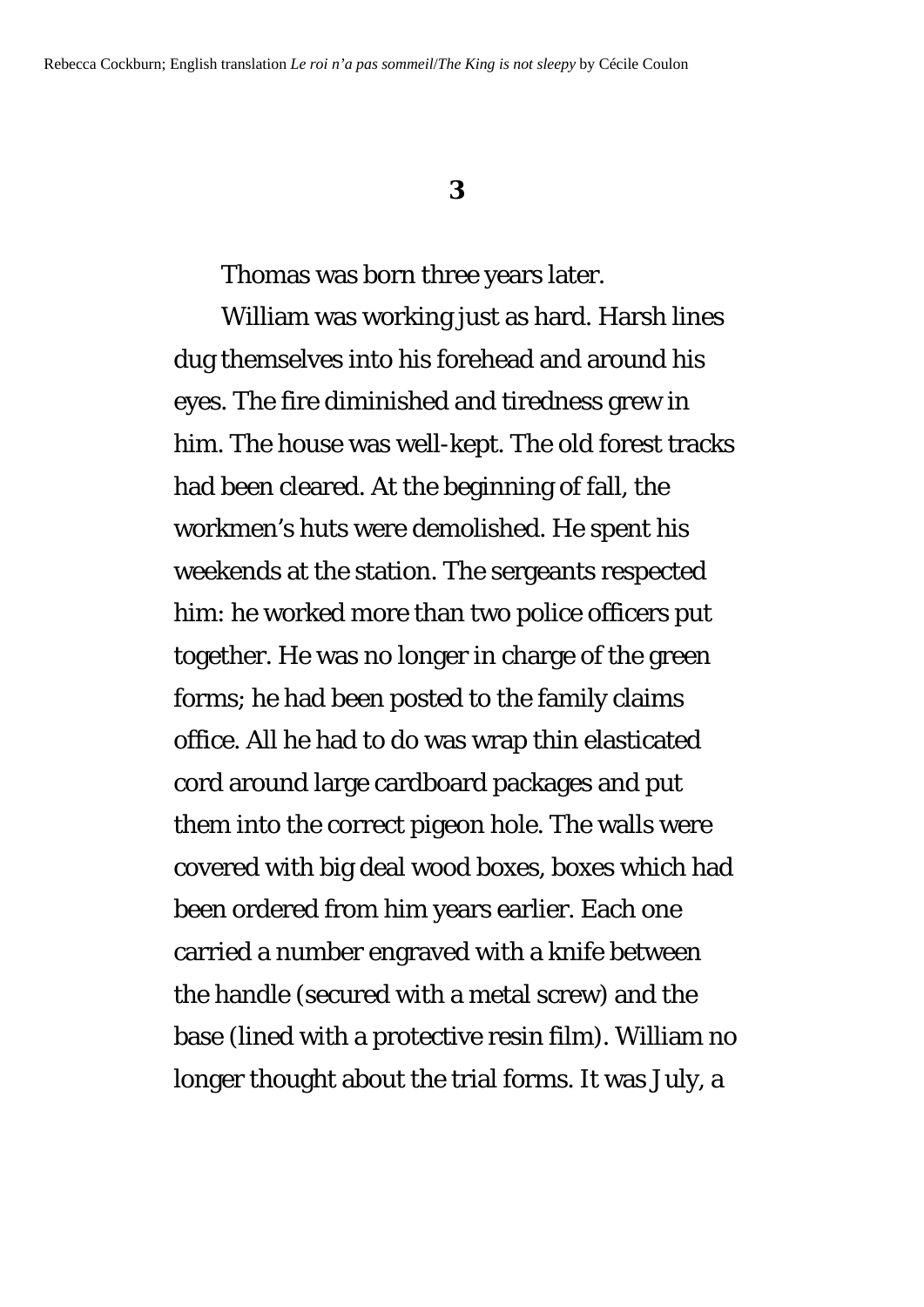green-eyed widow, who was in charge of them. She never read the conviction lists. Photos of murders did not interest her. July wore a grey uniform that showed off her wide hips and squashed her breasts. William was sometimes surprised to find himself staring at them when he left the office at closing time. July had a deep, monotone voice. She spoke little, moved a lot and nobody ever asked her to dinner. July lived in a small apartment above the Laundromat, on the third block, opposite the lawyer's office.

 The winter was short. Mary's child slept in the room adjacent to his parents. William pinched his cheek before leaving for work, and Mary sang Loretta Lynn songs to him, taking care to support his head on the warm blanket that she held against her bosom. For a new-born, Thomas cried very little and suckled no more than he should have. The couple had named him after his great grandfather: a man hard as nails, who fleeced his friends at cards and downed liters of bourbon without getting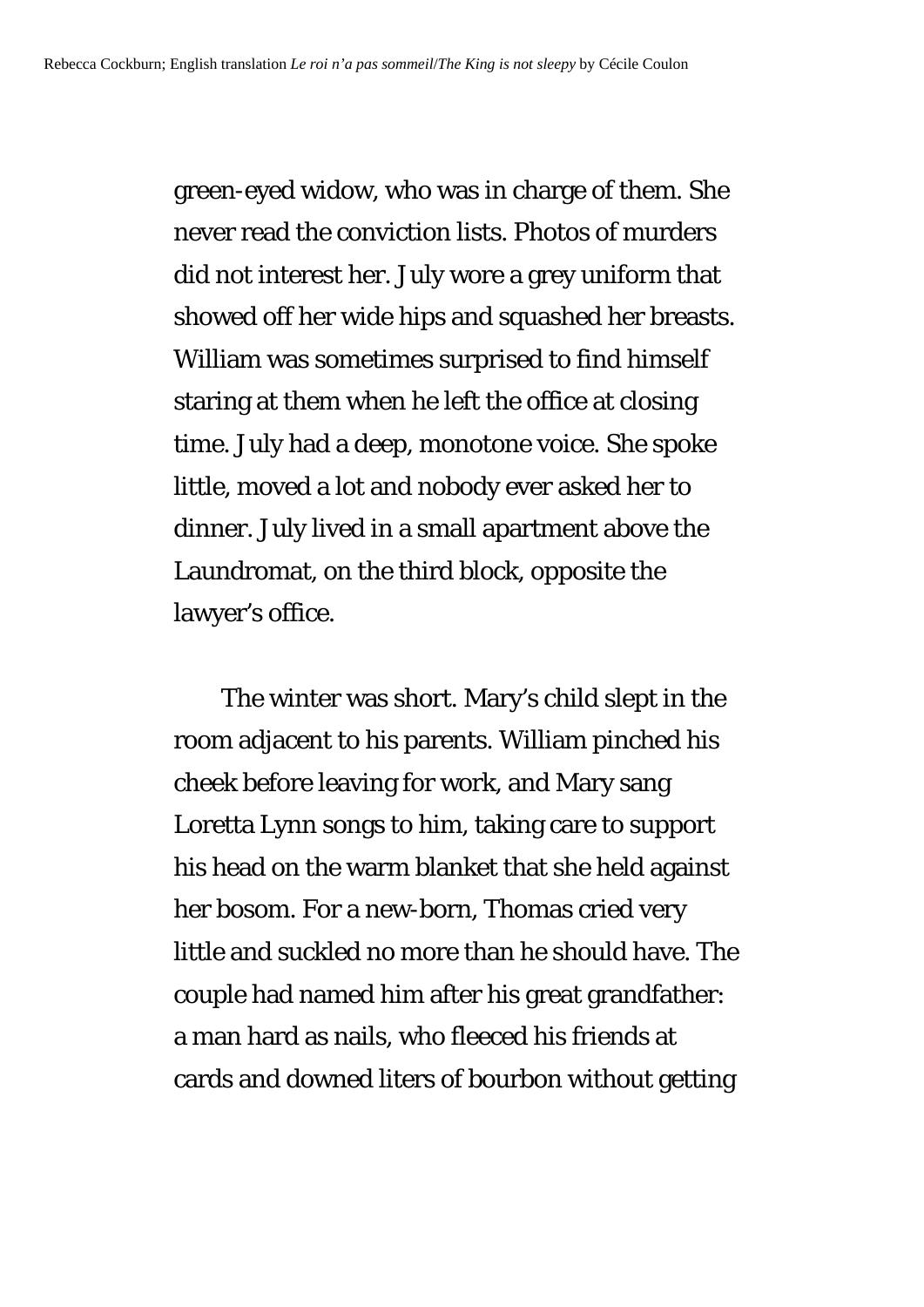a hangover the next day.

 Another mouth to feed. Even if William was delighted at the idea of having a son with his name and his hair color, he had a feeling that the kid would never have the strength to do all that he, William Hogan, had accomplished. He imagined Thomas behind a desk, tapping away on some damned machine from the State instead of in the forest, in thirty degrees, pulling down pine trunks with his old classmates. Thomas slept sixteen hours a day and kept his eyes shut when his father showed him pictures drawn in his old school exercise book. Mary, for her part, had not changed her habits: each morning she would watch her husband leave and then busy herself in the house. She stopped what she was doing when Thomas awoke upstairs.

 In the late afternoon, she would take him out onto the veranda, show him the pine trees, the raspberry bushes, and the fox tracks in the sand around the vegetable patch. Then she would sit in her armchair, the one that William had salvaged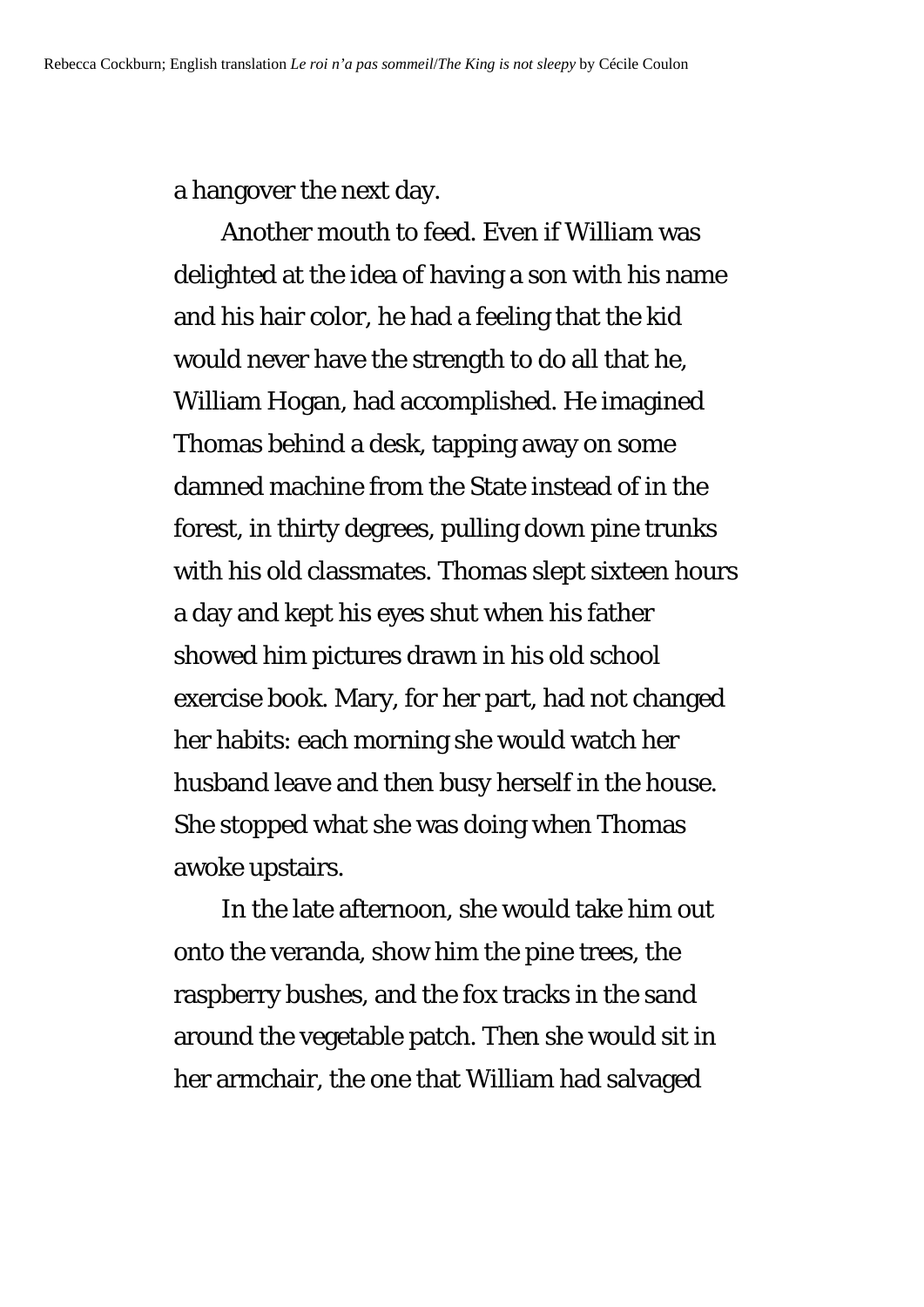after his mother's death, and rock the child, murmuring the lyrics from old songs, *The Coal Miner's Daughter*, *Green Grass of Home*, *The Hobo Song*, until Thomas fell asleep. She stayed in her chair then, and for a moment forgot about making the beds, keeping an eye out, polishing the staircase. She dozed, rocking back and forth. And suddenly, broken from her day dream, she got up, went upstairs and put the infant in his tailor-made crib. She no longer knew if she cursed this place or if, in the end, she had dissolved into it, like an invisible woman who had taken on the look of the furniture. William arrived, his arms laden with shopping, and as dirty as a colony of cockroaches. He stared at her, then went up to pinch his son's cheek. The saw-dust left a nasty black mark on his skin, which Mary hurried to rub off as soon as he turned his back.

The child stammered his first words late.

 He looked at things inquisitively, but his lips didn't move. Simply observing objects seemed to be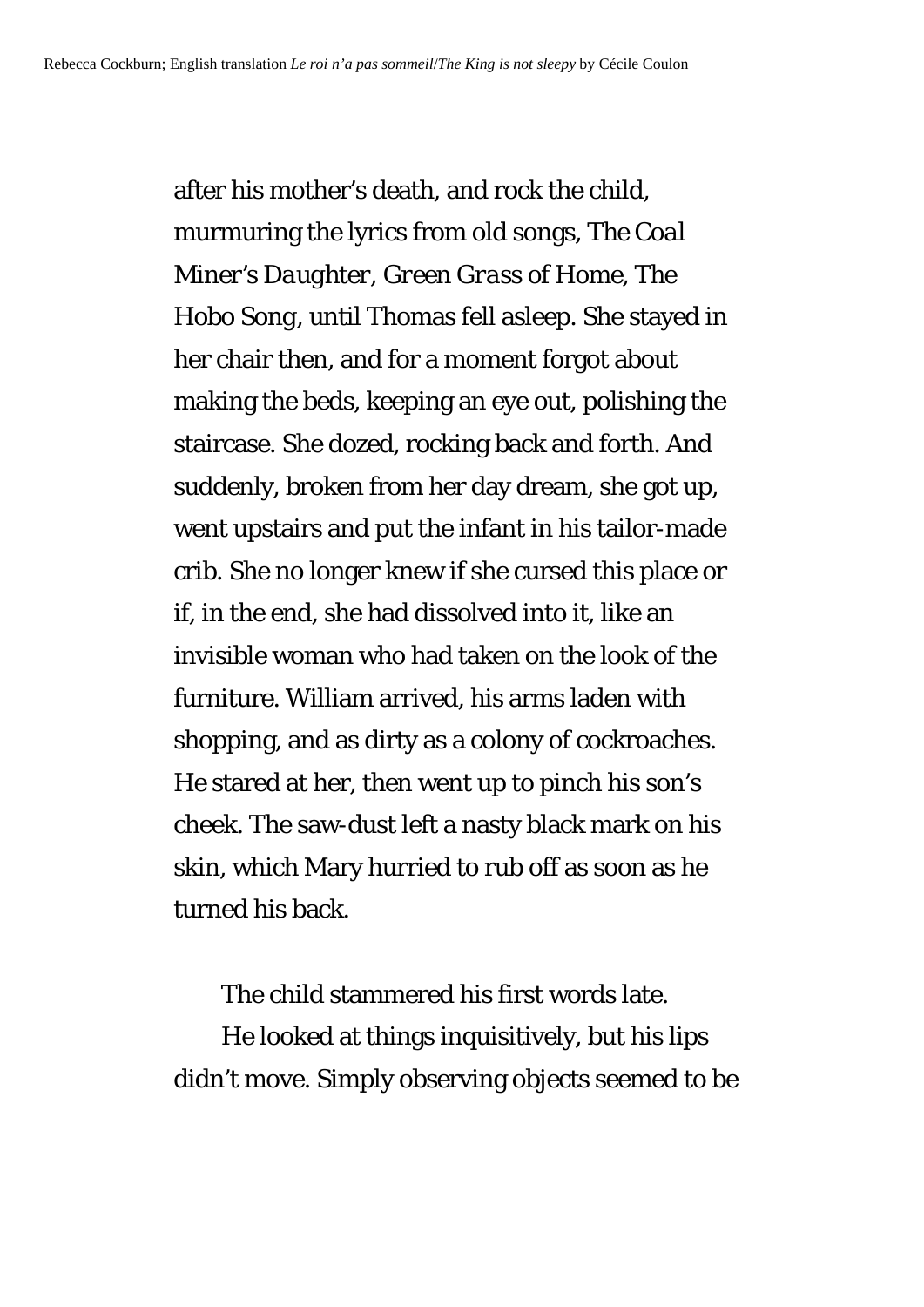enough. Sometimes, Mary would try to teach him the basic vowel sounds, but Thomas didn't care. He pointed at the hares which rushed about in front of the veranda and opened his eyes wide when a deer came near the vegetable patch. Every so often, wobbling on his legs, he would go to pick raspberries from the bushes that grew at the edge of the dirt track. Mary watched over him, she showed him photos of her parents, comics to learn to memorize the alphabet and playing cards with pictures of animals printed on them. Thomas smiled as if his jaws would unhinge, but until his sixteenth month he did not say a word. His mother was worried. She held him against her and repeated endlessly, "Mama, Mama", as if her strength of will could untie her child's tongue.

 William said nothing. He came home in the evenings with ever dirtier and more disgusting hands. He sent his work boots flying across the hall and waited until Mary took off his jacket. At the beginning, he seemed concerned and asked, "Has the little one spoken today?". But the more time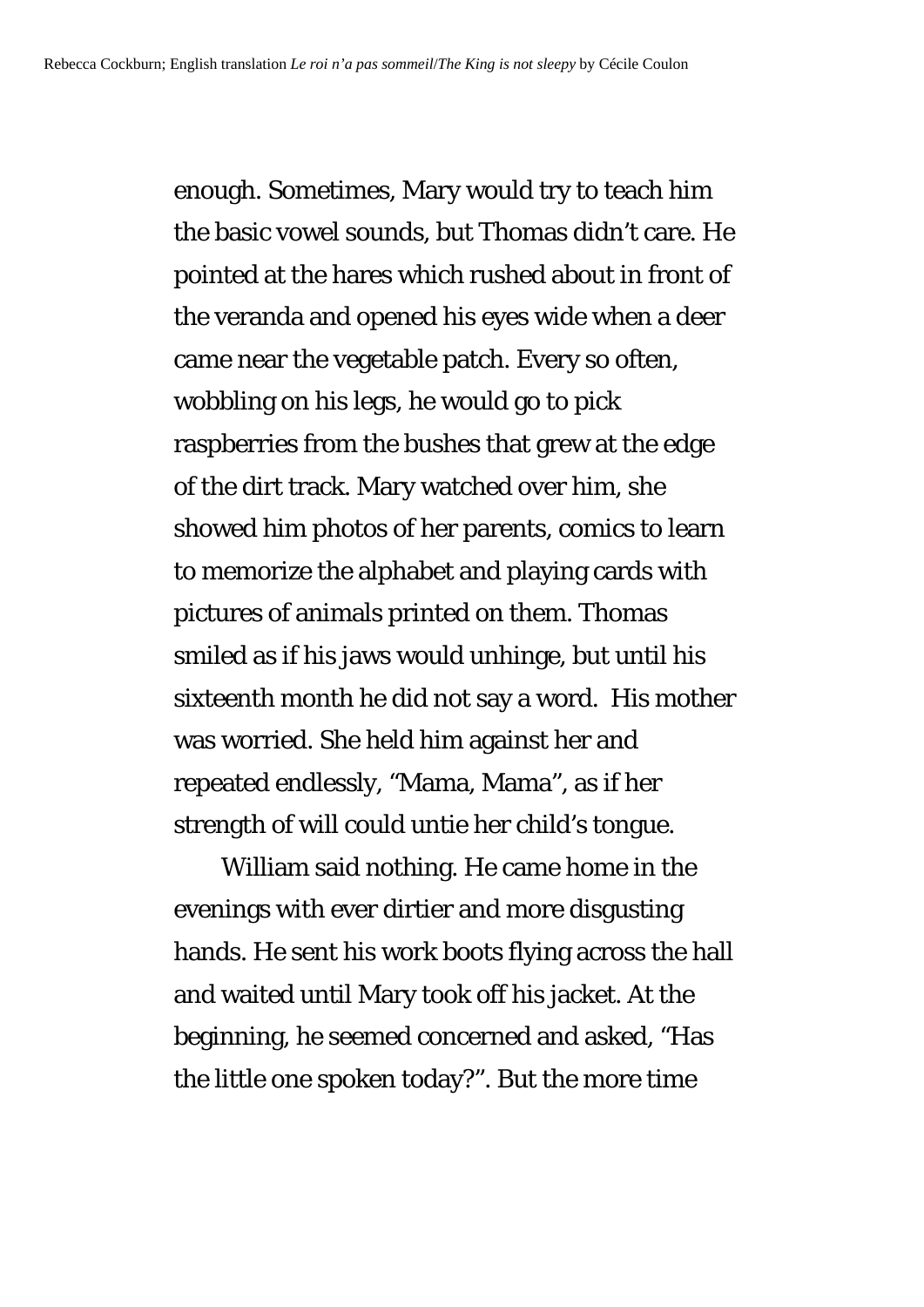passed, the more William seemed to close in on himself like a shell rotten at the core. He still went up to see his son, but Thomas's silence confirmed his first thought: this child would never be strong enough to take charge of the forest tracks. In town, nobody could say, "Look, there's the Hogan son. He's so strong, the spitting image of his father". Thomas was too puny, too much of a dreamer to maintain the property and take care of his parents in their old age. Although Mary kept telling him that a child of two could change, William did not believe it. He looked at the little pink head. It was a puppet he had no wish to play with. Sometimes, he caught himself thinking that his only son would be the family doctor or lawyer; but when he saw O'Brien or Samson, he realized that those men emanated incredible physical and mental strength. Although their professions distanced them from other folk, they themselves were made of the same ilk. They had a pure and spotless nature.

One day, as Mary was hanging out the washing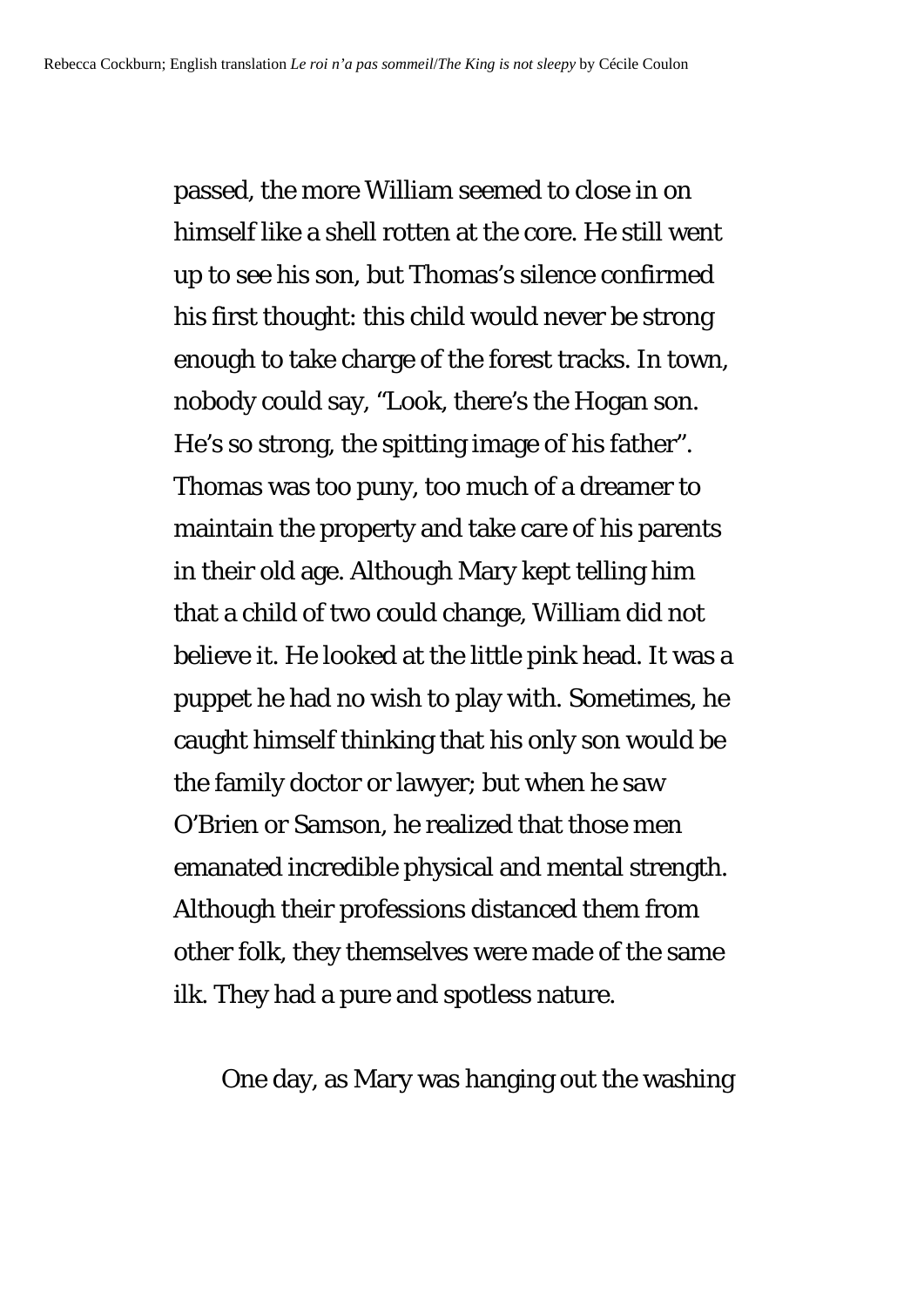in the sun, a very thin, brown snake, long as a chestnut leaf, slid under the wooden steps that led from the porch to the garden. It curled itself around the main pillar, just opposite the stool from where the infant was watching his mother. With a smooth, slow movement, the snake slid down the pine slats and then onto the foot of the stool. Thomas spotted the animal. He fixed his sight on its skin; it seemed he had never seen anything so beautiful in all his short life. Then, just as the reptile gracefully looped itself around a left foot, Thomas started to laugh, shouting "Mama" and pointing to the snake. Surprised, Mary turned her head, dropped her wide, woven basket and ran to the veranda. She was just in time to grab Thomas before the snake had completely wound its way to the top of the stool and, while she was suffocating in panic, Thomas smiled and repeated "Mama, Mama" beneath the dumbfounded stare of his mother.

 She carried the child to his room, put him down in front of his multi-colored wood blocks,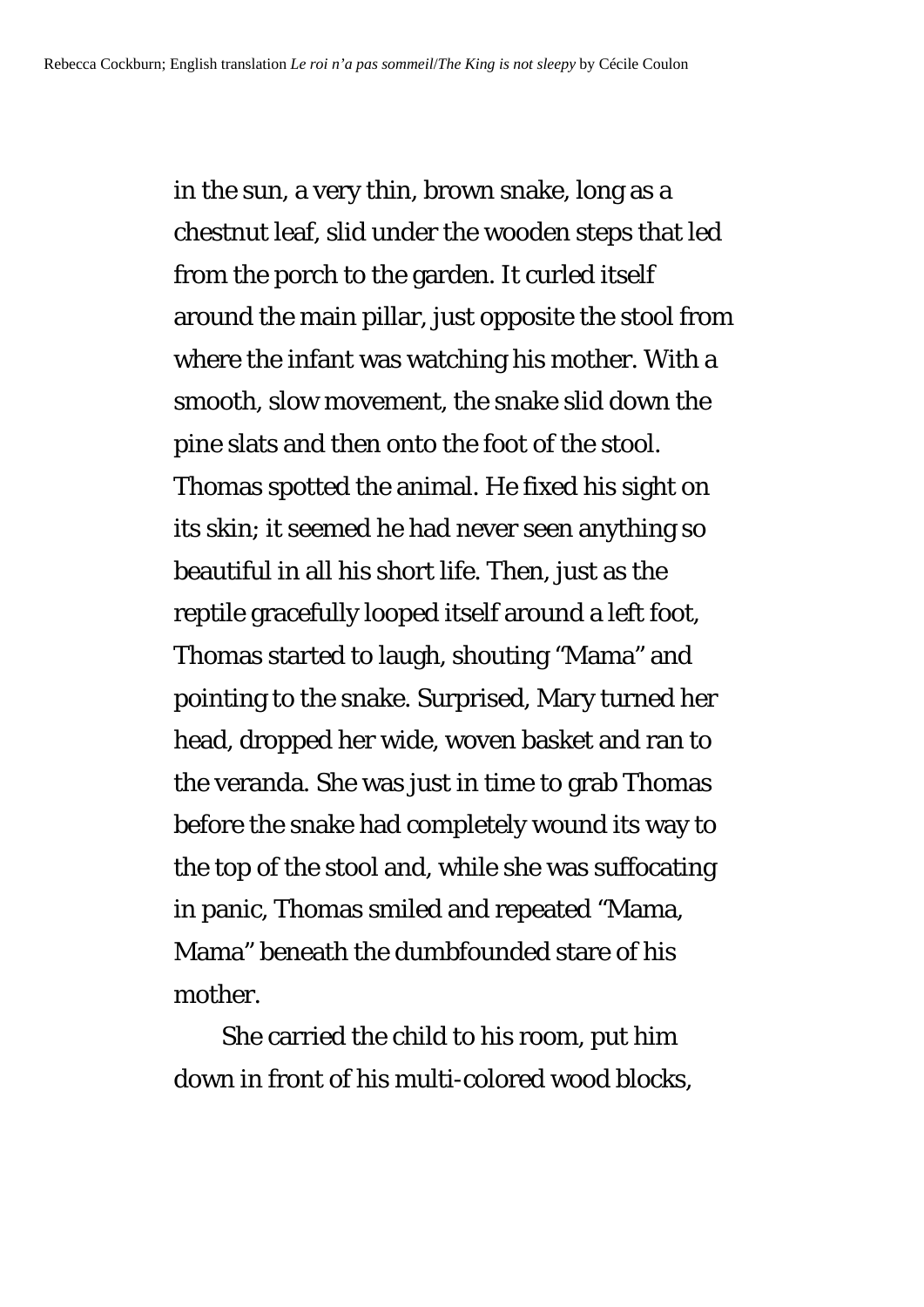and then went downstairs to look for a poker to kill the animal. When she returned to the porch, the snake had disappeared. She walked around the house; she couldn't hear it slithering in the tall grass.

 William came home late. At the table, when he asked them how their day had been, Thomas burst out with a hearty laugh and Mary joyfully announced that their son had at last spoken his first word.

 From this day forward, she avoided leaving her child alone on the veranda. Thomas talked more and more, sometimes too much, as if he were trying to make up for his tardiness. His father was delighted, his son seemed inquisitive. Little by little, a faint light shone through. It was like the light that William radiated when Mary had met him. Although Thomas seemed weak for his age, he learned the names of things quickly. Soon, he accompanied his mother when she went to check if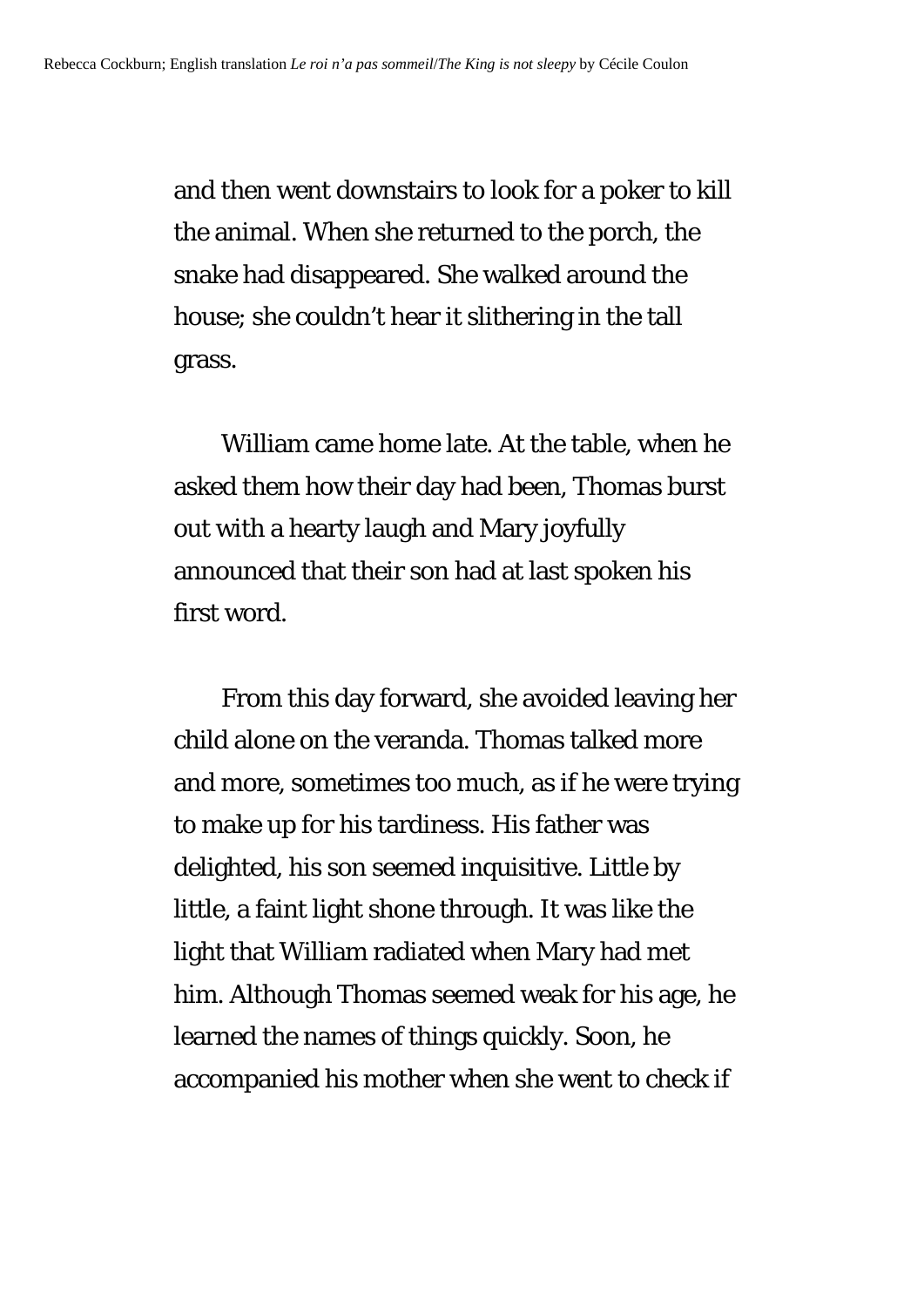anybody had set baby rabbit traps out on the tracks. This kind of event occurred sometimes. At night, poachers managed to find the paths that led to the burrows and would leave sharpened blades in the bushes. William hunted very little. In winter, he might sometimes bring back a rabbit or two, but his wife and son hated surprises of this kind. When he had reached home, William had sometimes found himself face to face with hunters on his own land. Nowadays, those who came did not take any risks. They would set their traps at night and return at dawn to collect their prey.

 Mary did not see them, but she knew where to look. The young woman knew the property better than anyone. In the evening, after dinner, the couple had often taken walks on their land.

 Since Thomas's birth, Mary Hogan wandered the length and breadth of the tracks with her son, who was delighted when he unearthed bunches of wild fruits after hours of intensive searching. He